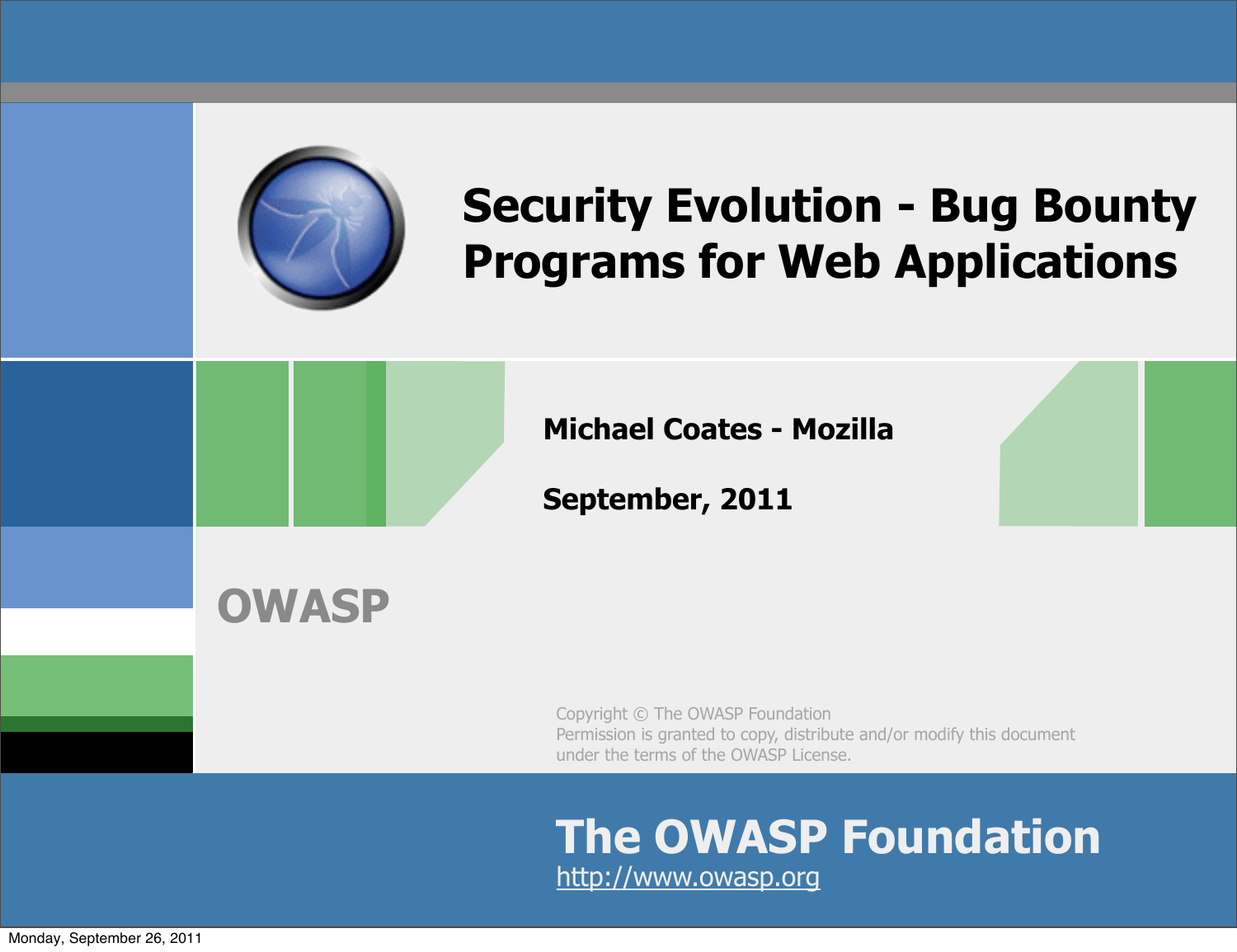

■ History of Bounty Programs **Mozilla Web Bounty Results** ■ Launching a Web Bounty Program ■ Common Bounty Concerns ■ Conclusion

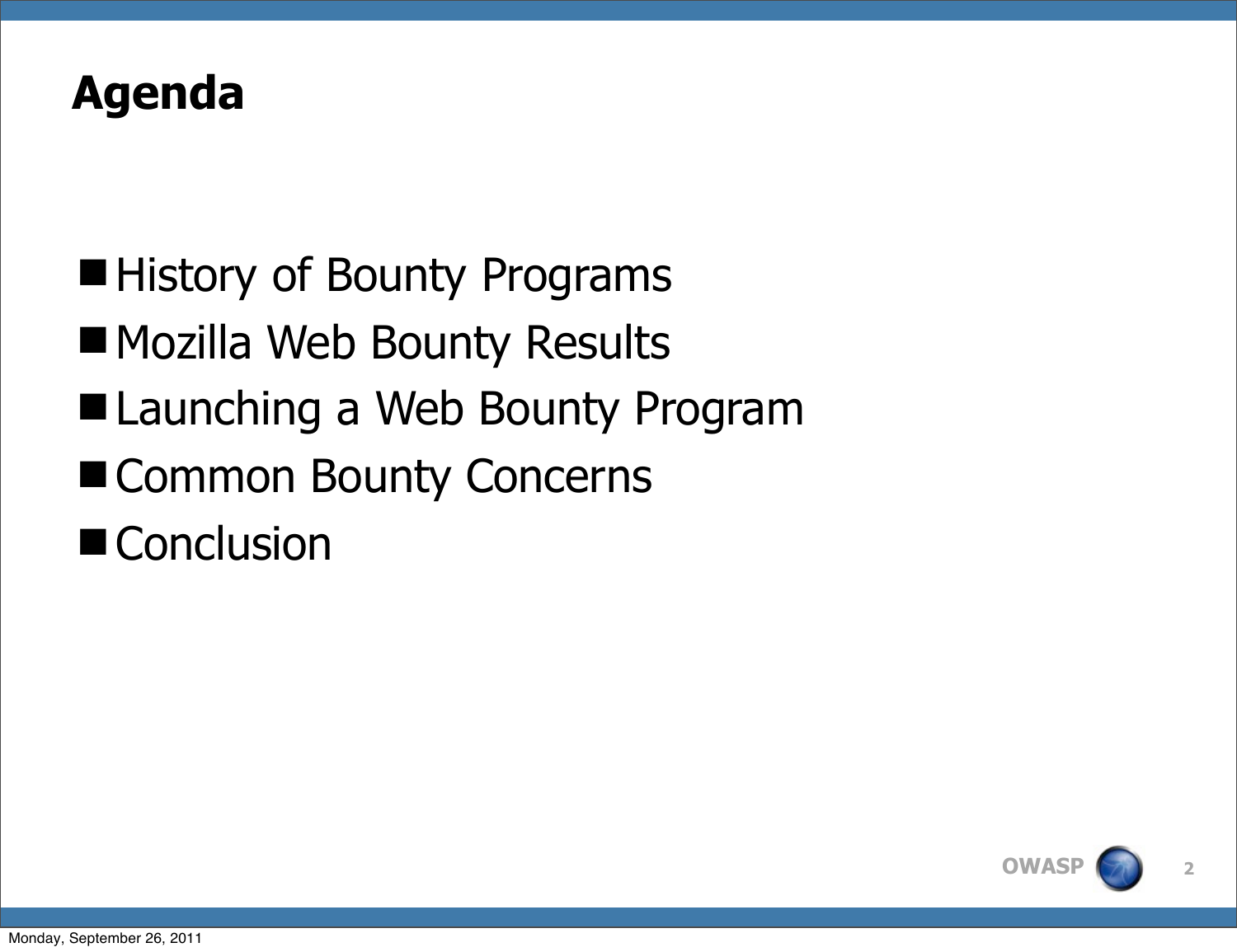#### **Agenda**

# ■ History of Bounty Programs

**Mozilla Web Bounty Results** 

- Launching a Web Bounty Program
- Common Bounty Concerns

## ■ Conclusion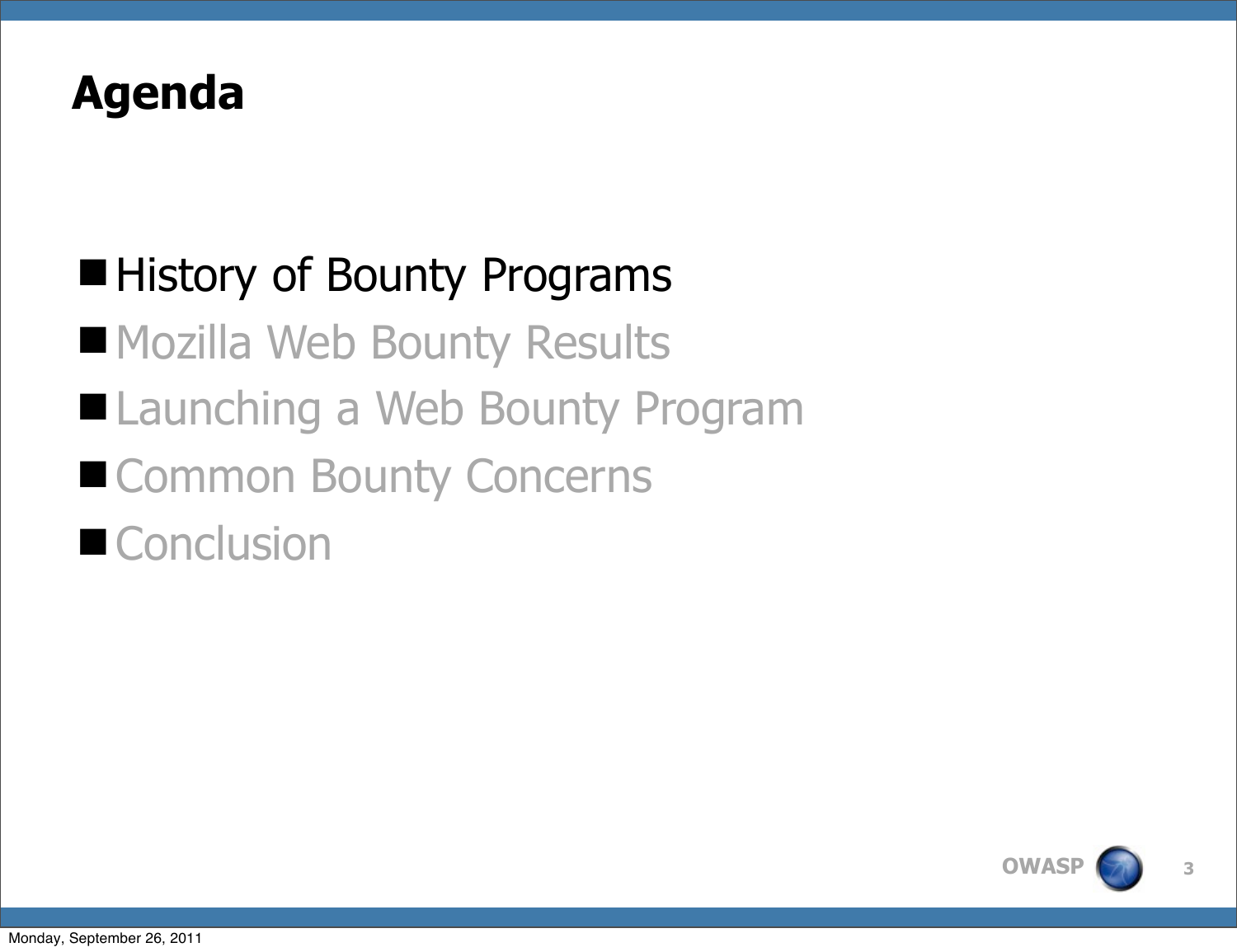## **History of Bounty Programs**

- 1995 Netscape
- ■2002 iDefense
- 2004 Mozilla Firefox
- 2005 ZDI
- ■2007 Pwn2Own

## ■2010

- Google Chromium
- ▶ Deutsche Post E-Postbrief
- ▶ Google Web
- Mozilla Web
- Barracuda
- ■2011
	- **Hex Rays**
	- Facebook

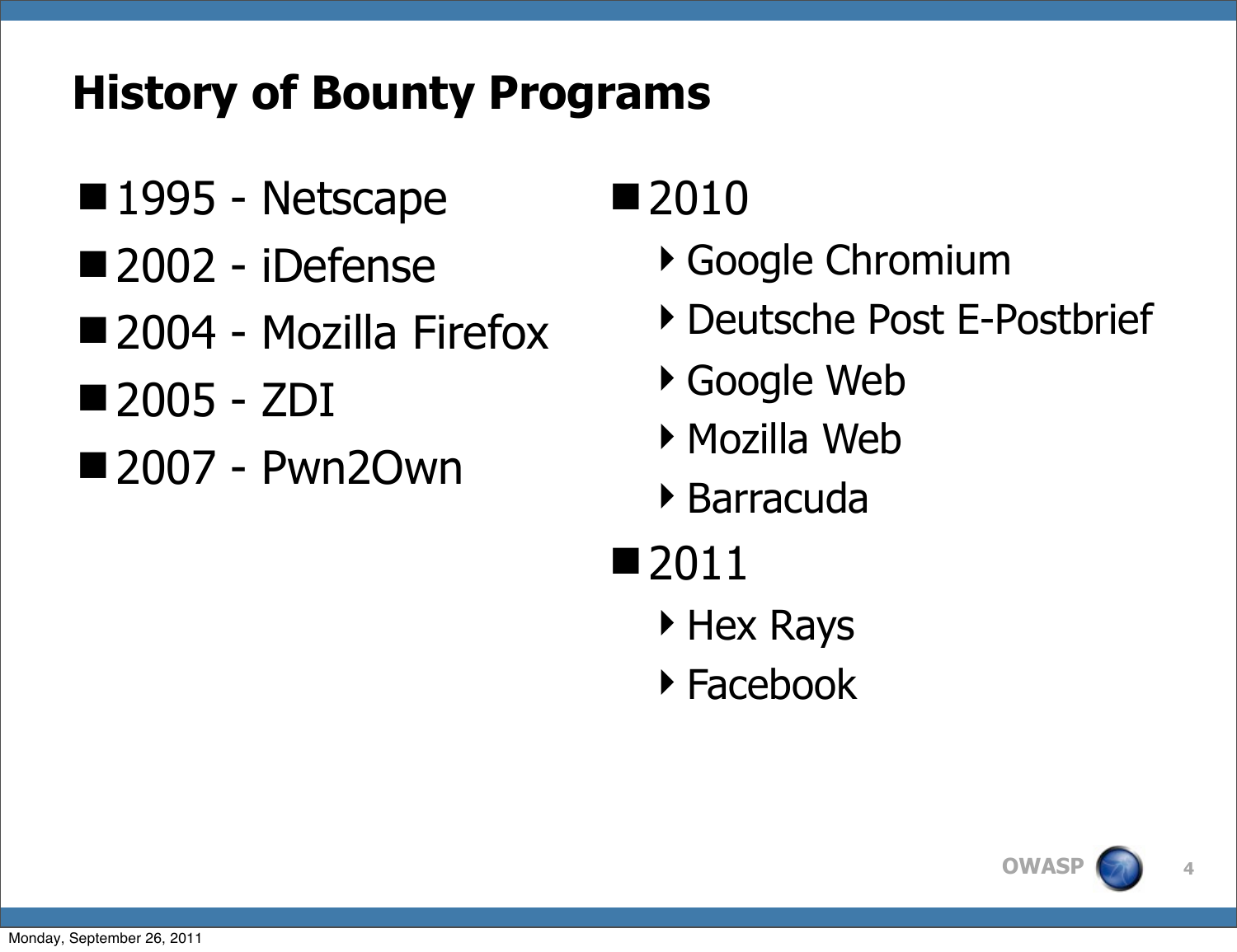## **Types of Programs**

- Open to all Reported direct to software maker
	- (1995) Netscape
	- (2004) Mozilla Firefox
	- (2010) Google Chromium
	- (2010) Google Web
	- (2010) Mozilla Web
	- (2010) Barracuda
	- $\triangleright$  (2011) Hex Rays
	- (2011) Facebook
- Central "Clearing House"
	- (2002) iDefense
	- (2005) ZDI TippingPoint
- **Pre-Approved Teams /** Competition
	- (2007) Pwn2Own
	- (2010) Deutsche Post E-Postbrief

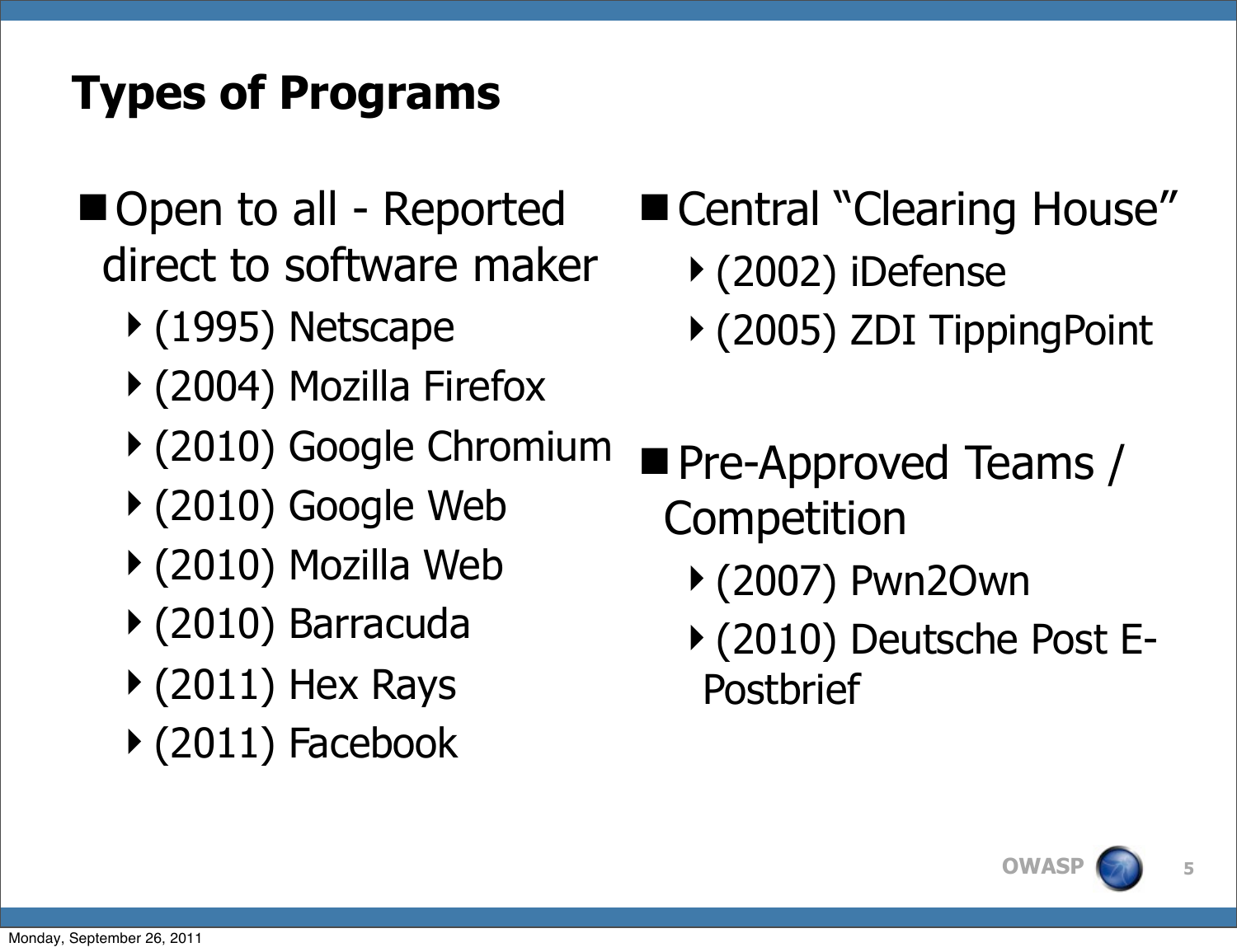#### **Programs for the Web**

- Mozilla Web Bounty
	- \$500 \$3000
- Google Web Bounty
	- $\triangleright$  \$500 \$3137
- **E** Facebook Security Bounty
	- Typically \$500, paid up to \$5000

## General Policies

- Select web sites in scope
- Critical issues
- ▶ Paid for new issues (not dupes)

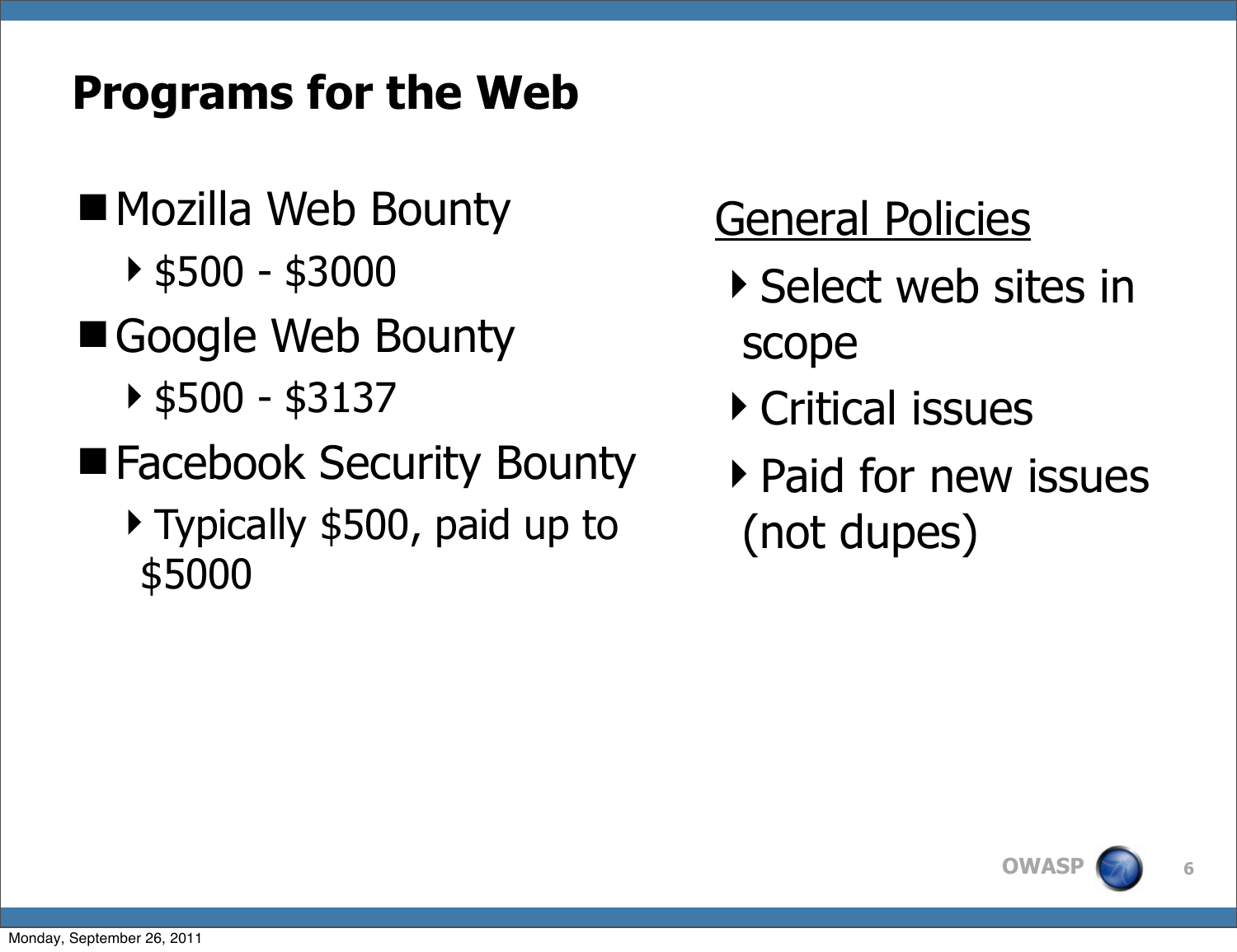#### **Bounty Programs - Why?**

- **User & user data safety is**  $\#1$
- **Productive relationship with community**
- **Nork directly with researchers**
- Consistent security at scale is hard
- Not competing with black market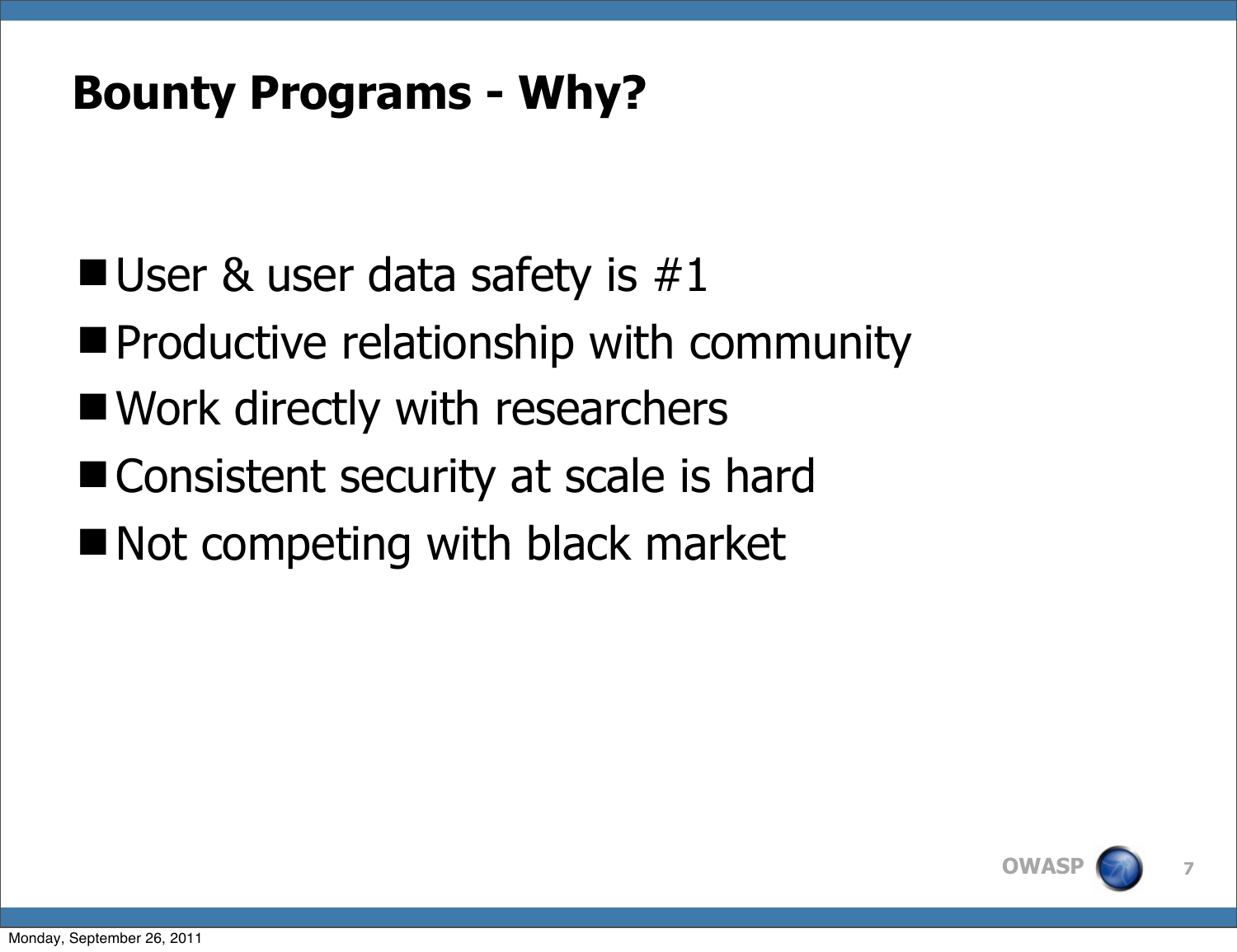#### **Agenda**

# ■ History of Bounty Programs **Mozilla Web Bounty Results**

- Launching a Web Bounty Program
- Common Bounty Concerns

# ■ Conclusion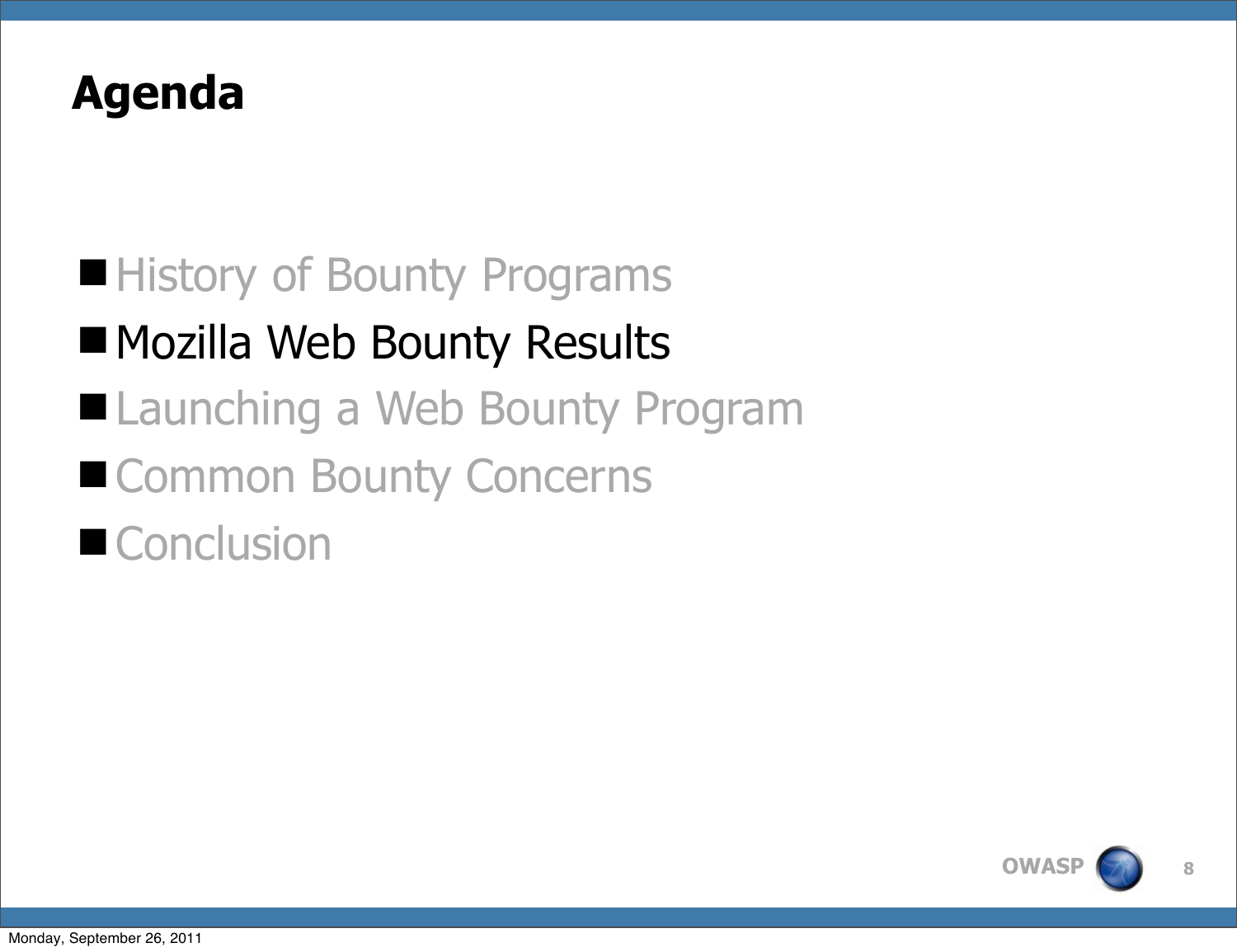## **Mozilla Web Bounty - Scope**

- ‣ Goal: Protect Users
- ‣ Critical issues such as xss, csrf, code injection, authentication flaws

#### **Sites In Scope**

- bugzilla.mozilla.org
- \*.services.mozilla.com
- getpersonas.com
- aus\*.mozilla.org
- [www.mozilla.com/org](http://www.mozilla.com/org)
- [www.firefox.com](http://www.firefox.com)
- [www.getfirefox.com](http://www.getfirefox.com)
- addons.mozilla.org
- services.addons.mozilla.org
- versioncheck.addons.mozilla.org
- pfs.mozilla.org
- download.mozilla.org

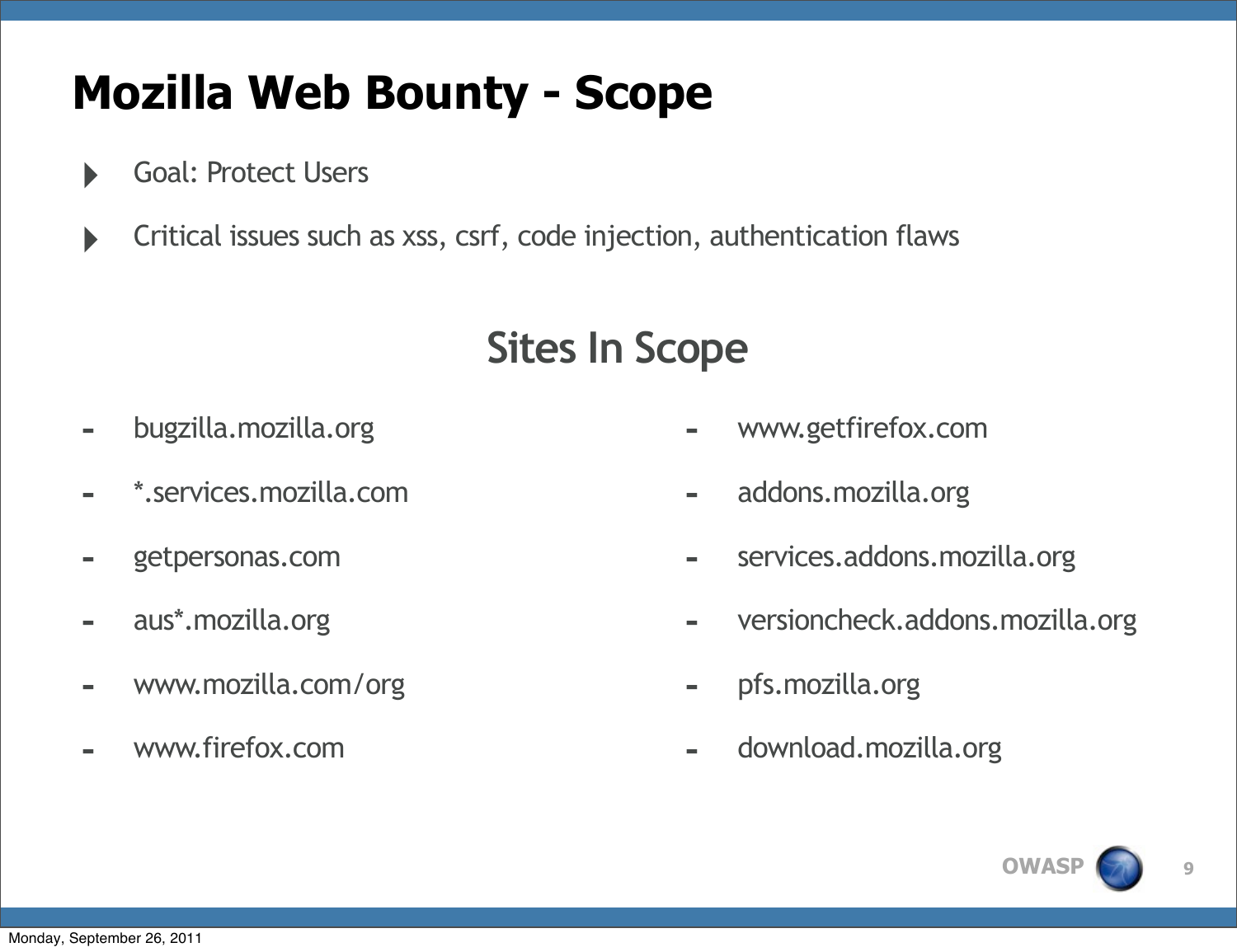#### **Mozilla Web Bounty - Submission Timeline**



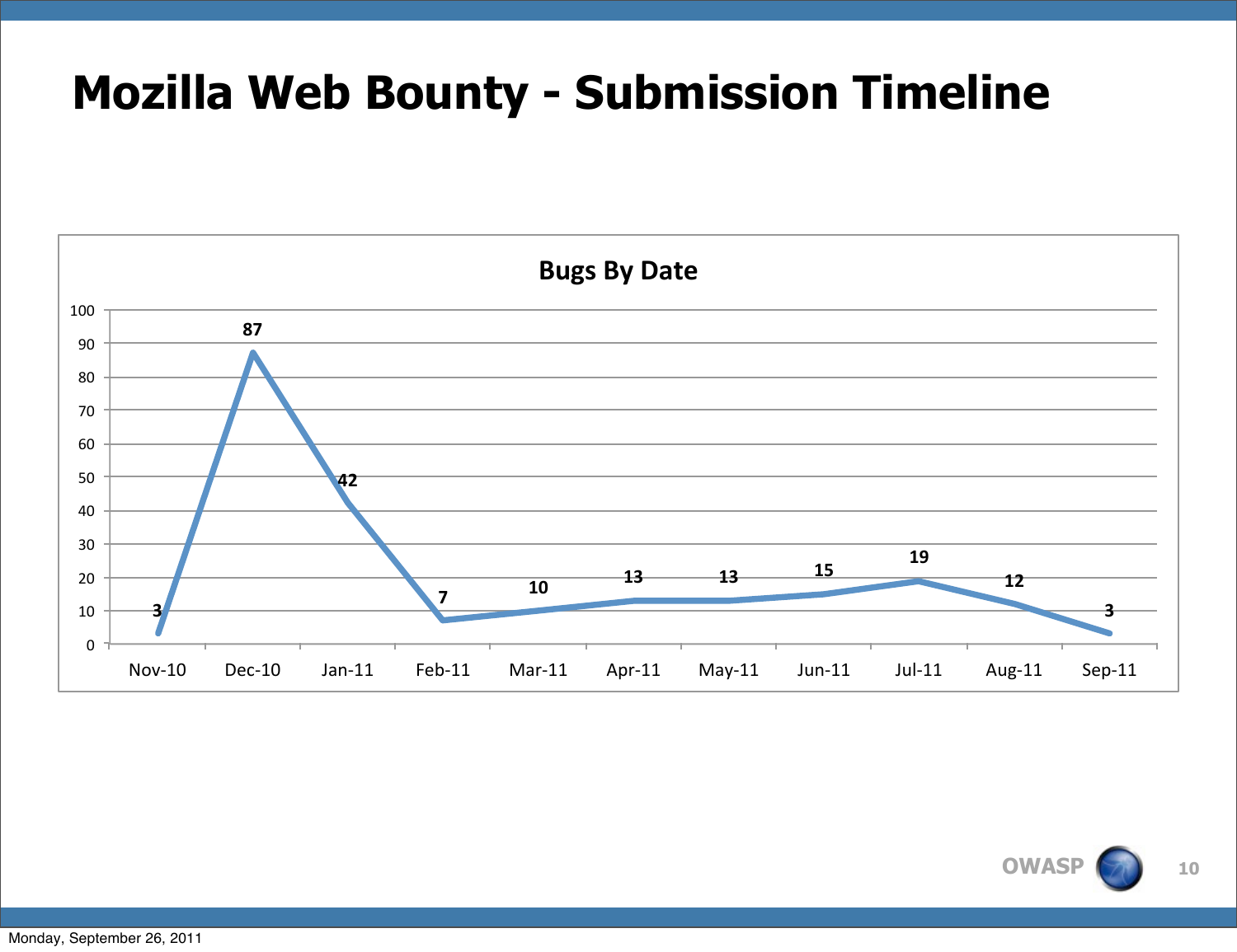#### **Mozilla Web Bounty - Bugs Reported**



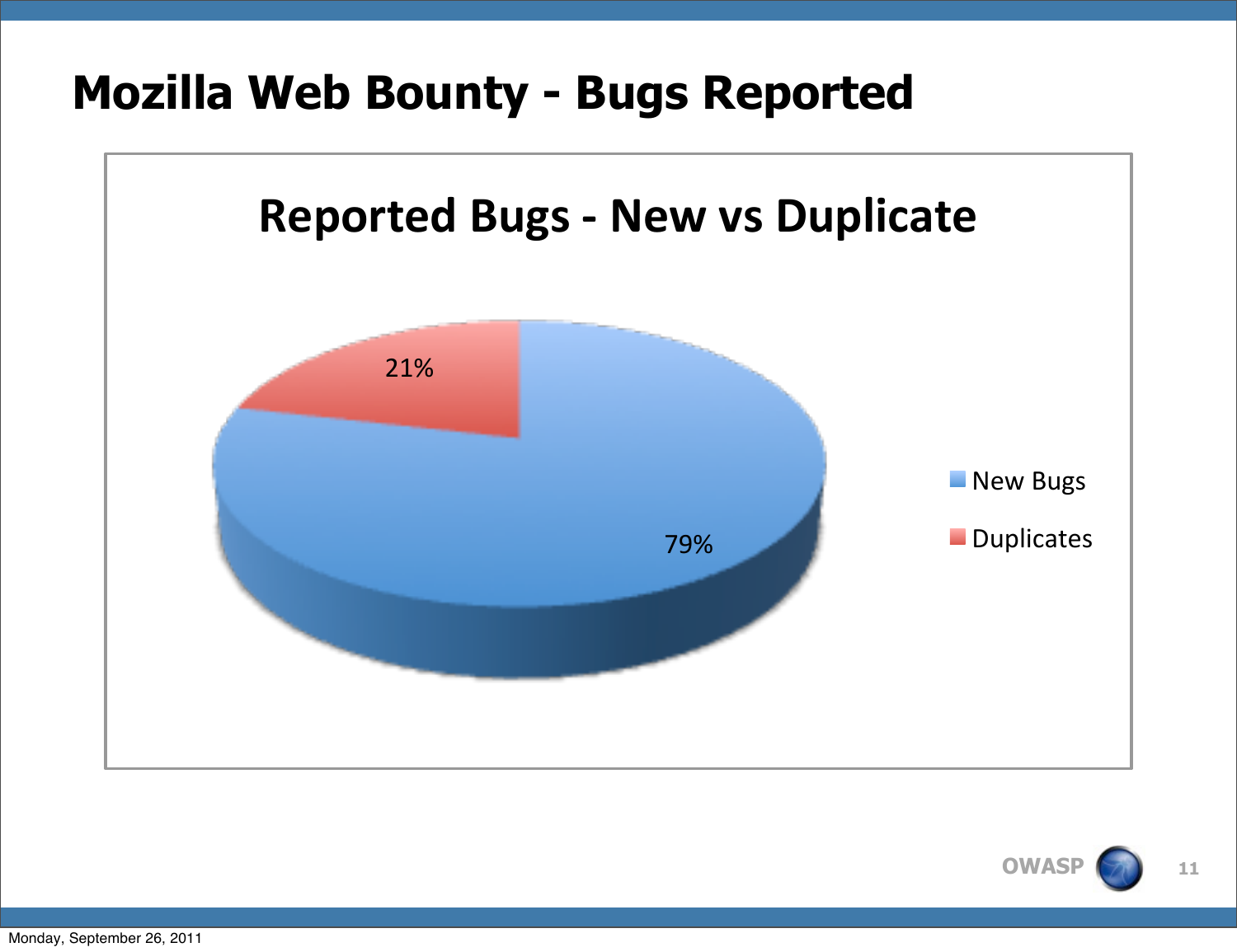#### **Mozilla Web Bounty - Types of Issues Reported**



**OWASI**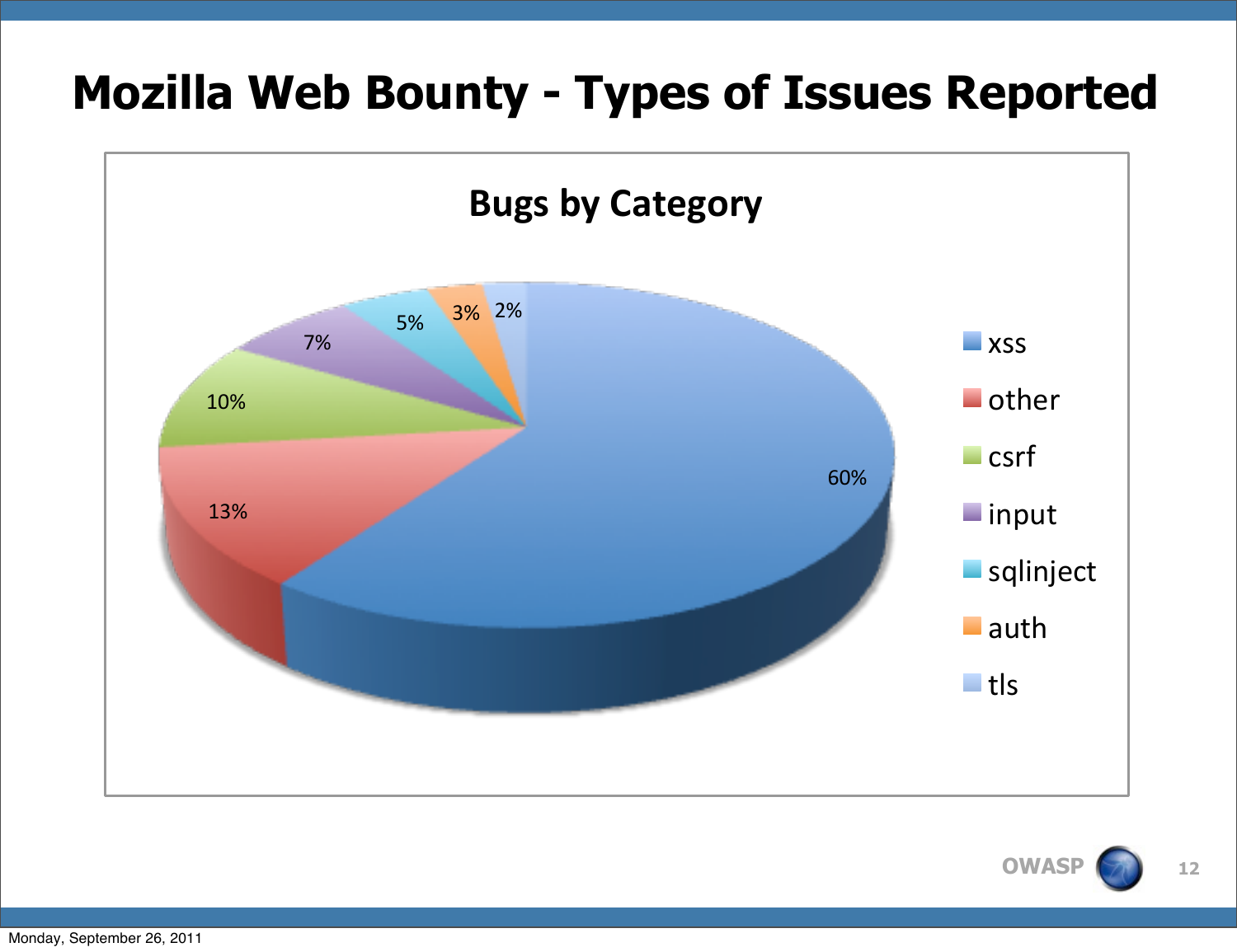#### **Mozilla Web Bounty - The Reporters**

#### **How Many Bugs Are People Submitting?**

| Number of Bugs Submitted | Percentage of Reporters |
|--------------------------|-------------------------|
| 1 Bug                    | 47%                     |
| 2-5 Bugs                 | 33%                     |
| 6+ Bugs                  | 20%                     |
|                          |                         |

Top 11% of bug finders contribute 56% of bugs

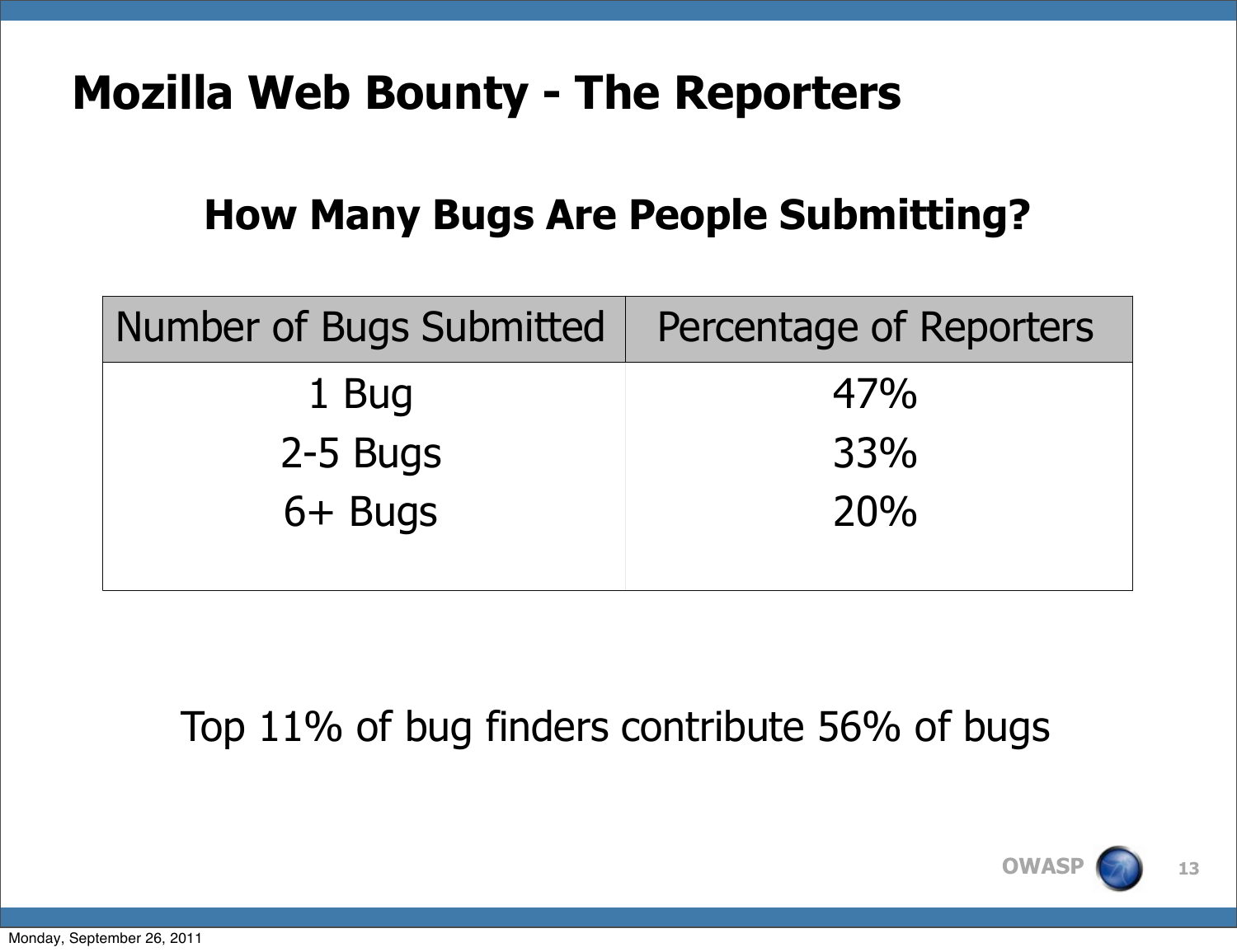## **Mozilla Web Bounty - What is Submitted**

■ Failure in design patterns - ex: image uploads **Procedural gaps / forgotten servers Smaller traditional bugs** 

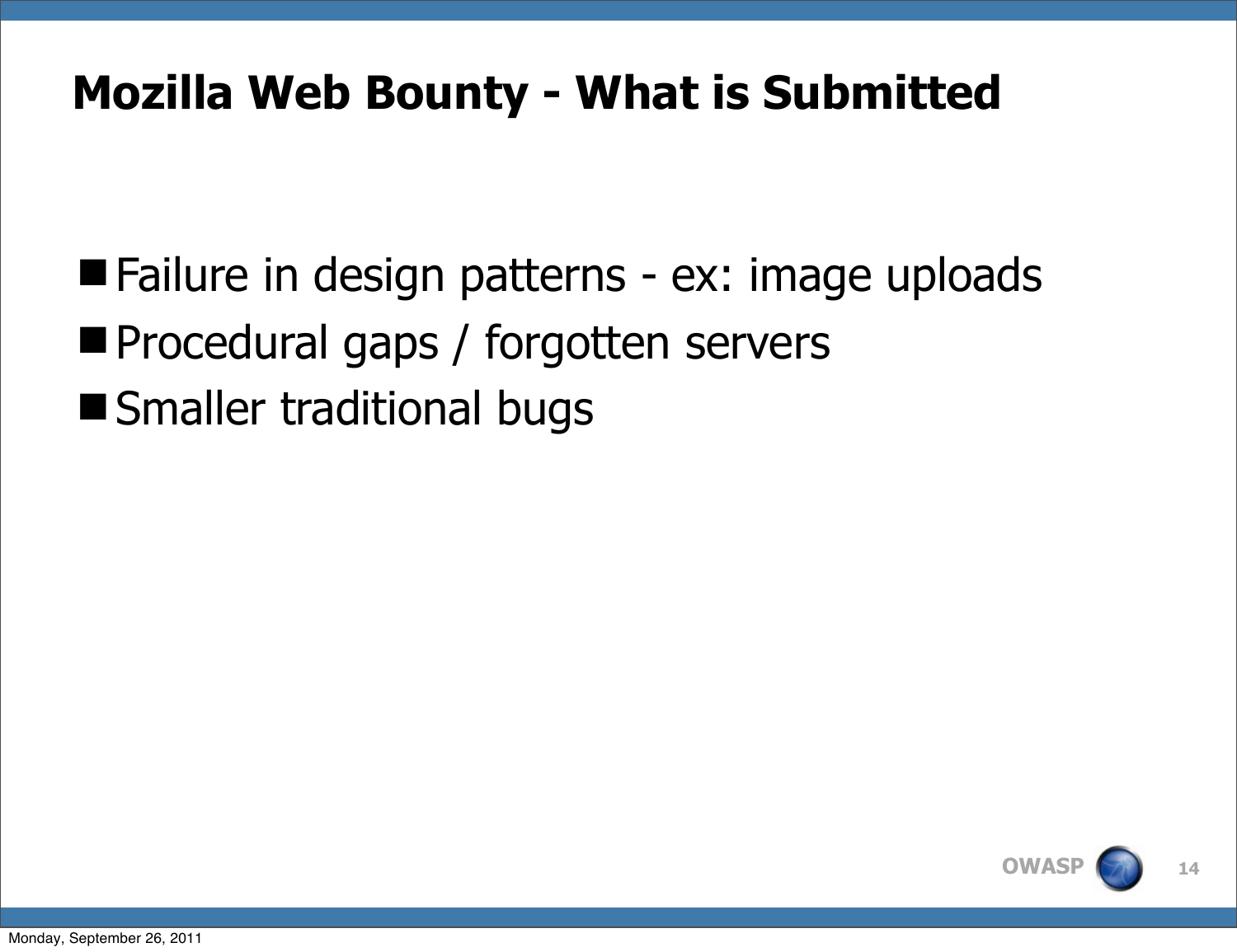#### **Mozilla Web Bounty - The Bounties**

# \$104,000\* Total Paid (since Dec, 2010) 175 Bugs Submitted 64 Qualifying bugs 24 Paid Contributors

\* Mozilla Web Bounty, not including Firefox Bounties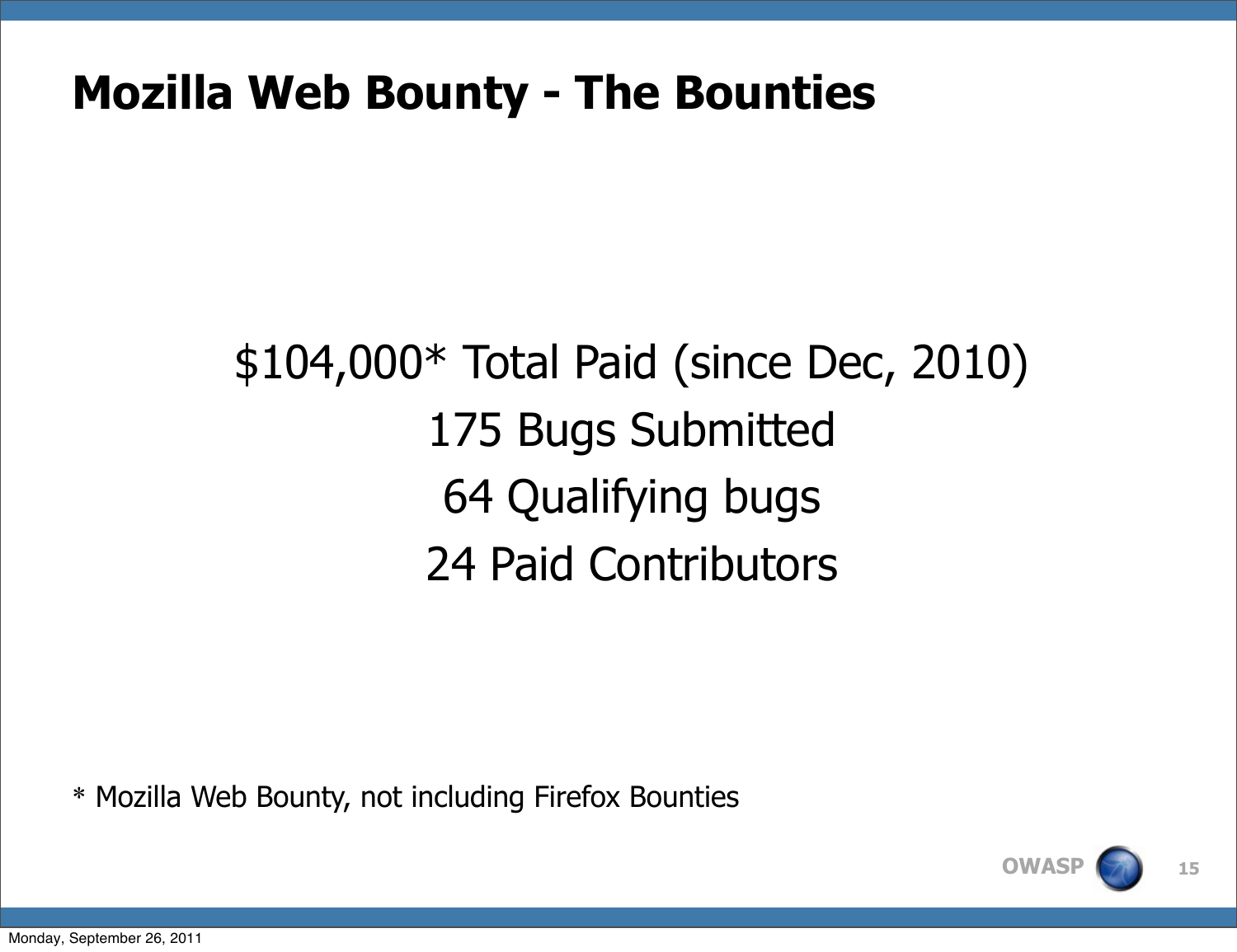#### **Mozilla Web Bounty - Bounty Payments**

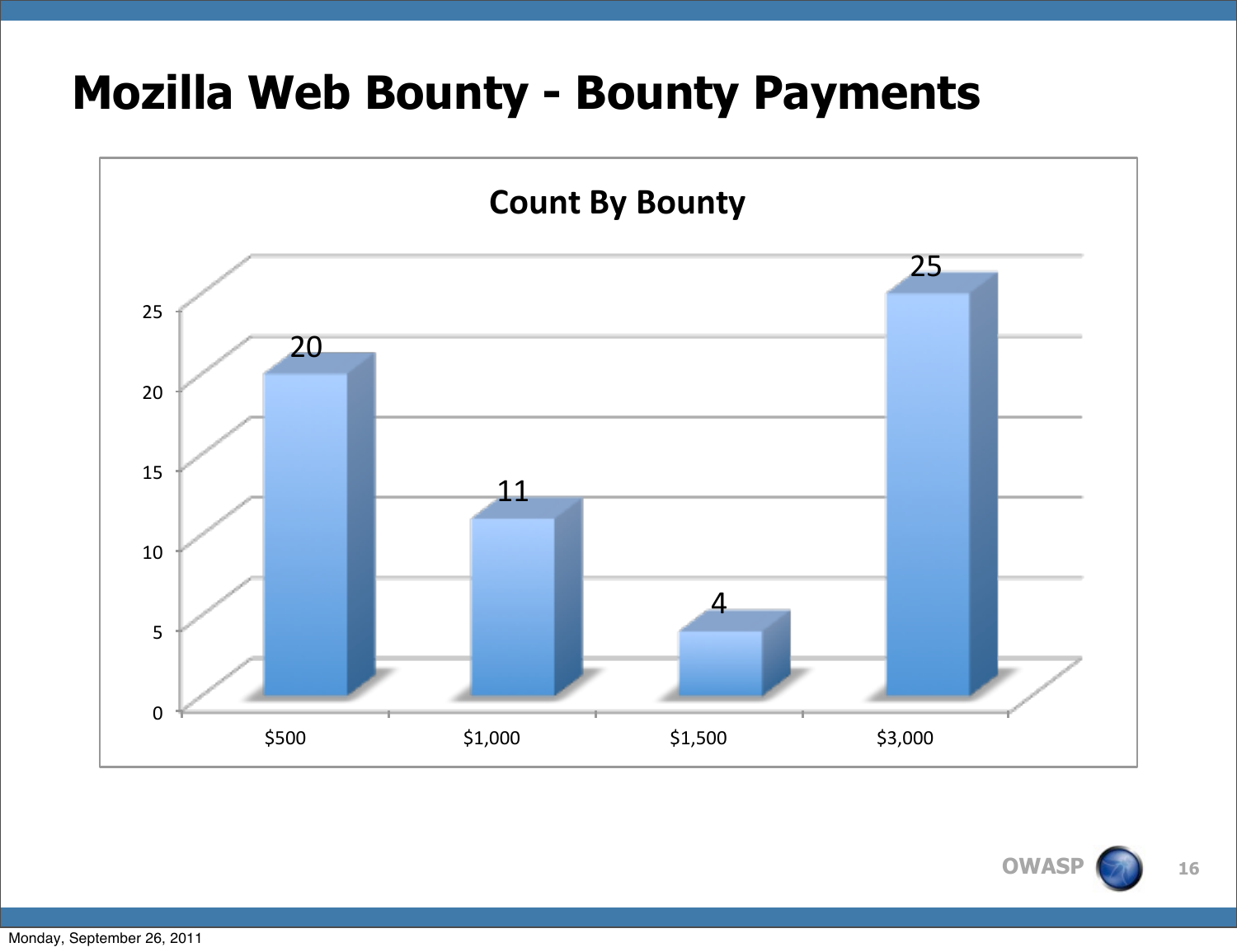#### **Mozilla Web Bounty - Bounty Payments**



**OWASF** 17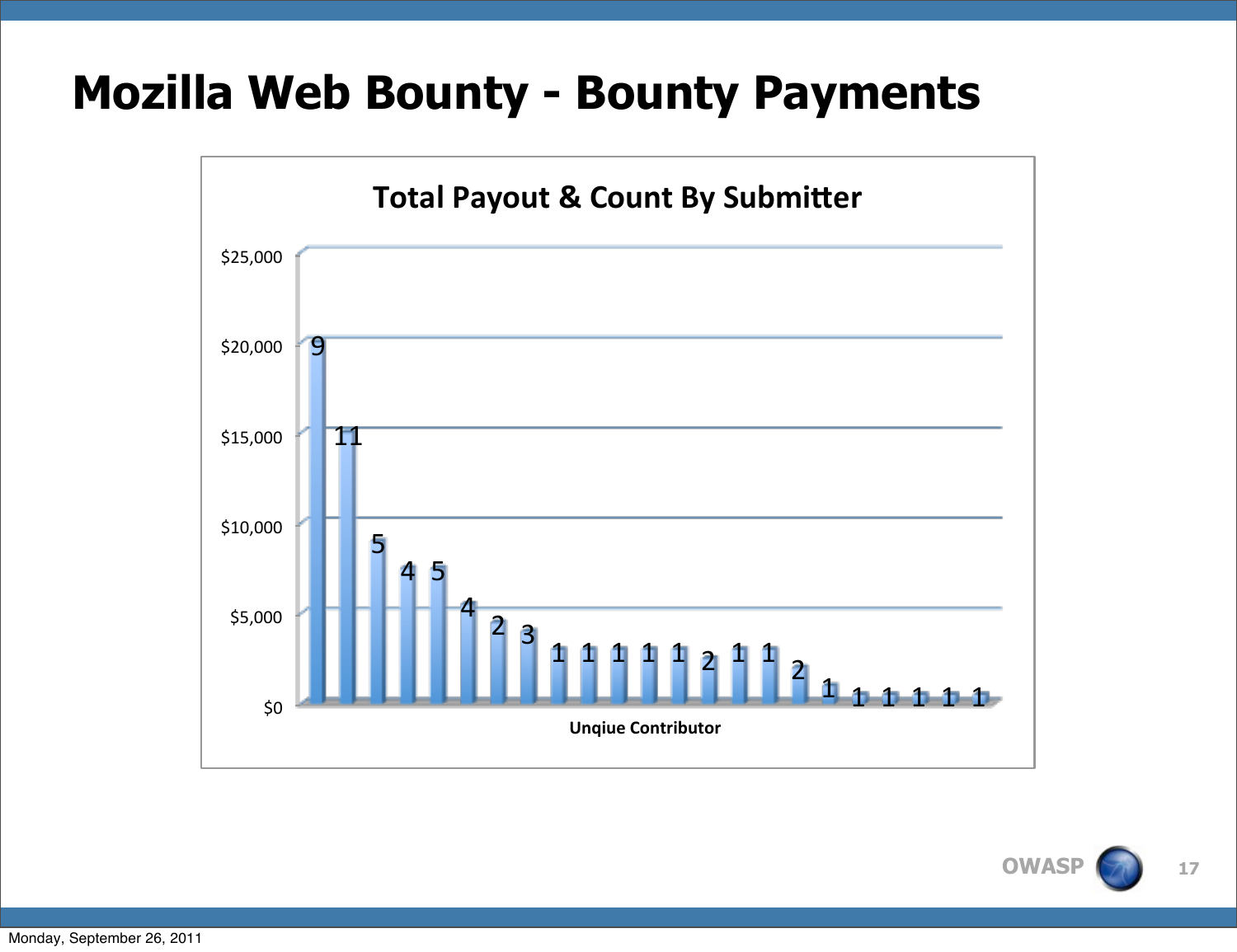#### **Mozilla Web Bounty - Benefits**

- **Engages community**
- **Produces many high value bugs**
- Bounty is not purchasing silence
- Security at huge scope
- Identifies clever attacks & edge cases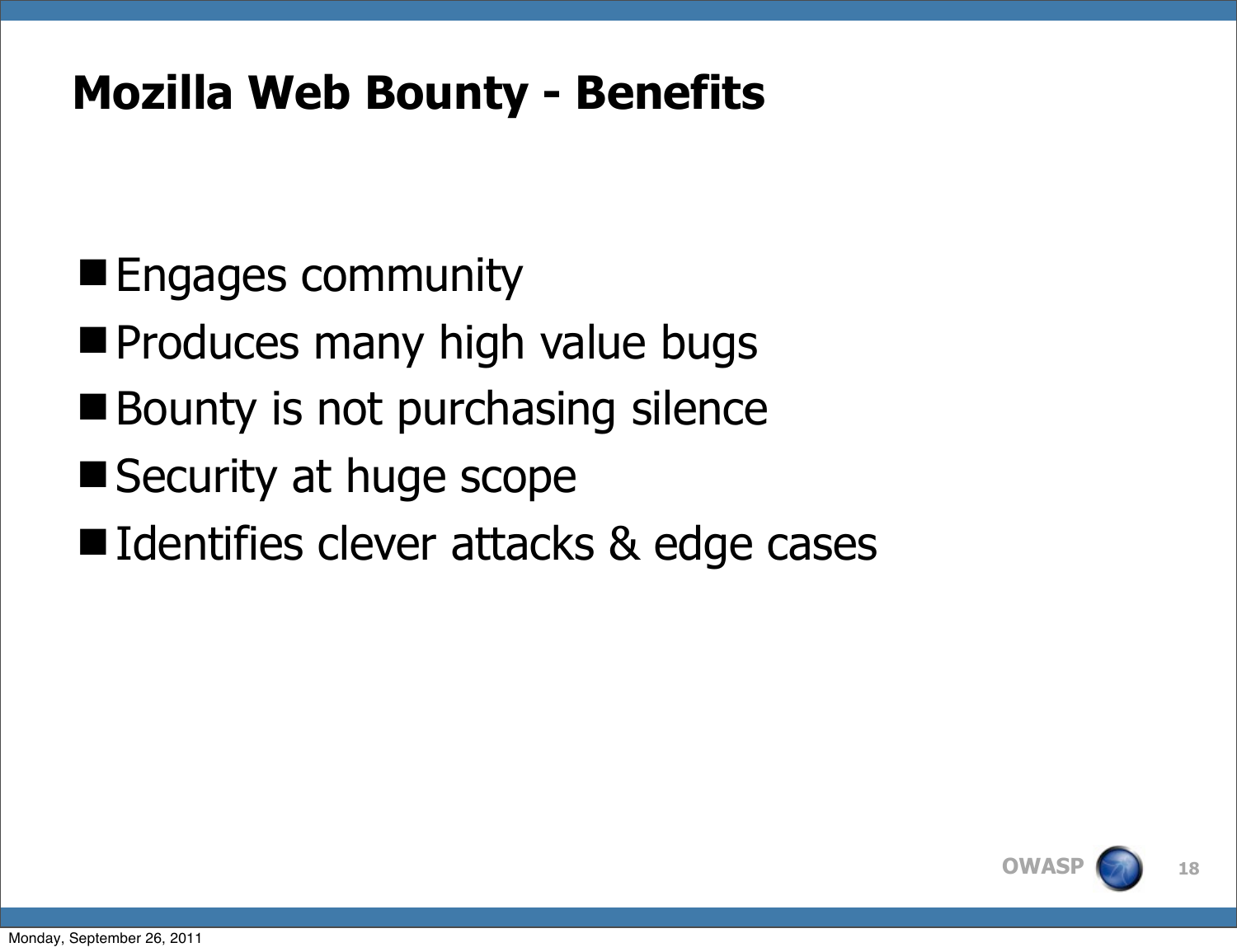#### **Mozilla Web Bounty - Lessons Learned**

- Initial spike of work load
- **Prepare necessary teams**
- Response time & communication is critical
- Researchers & directions not always a perfect match



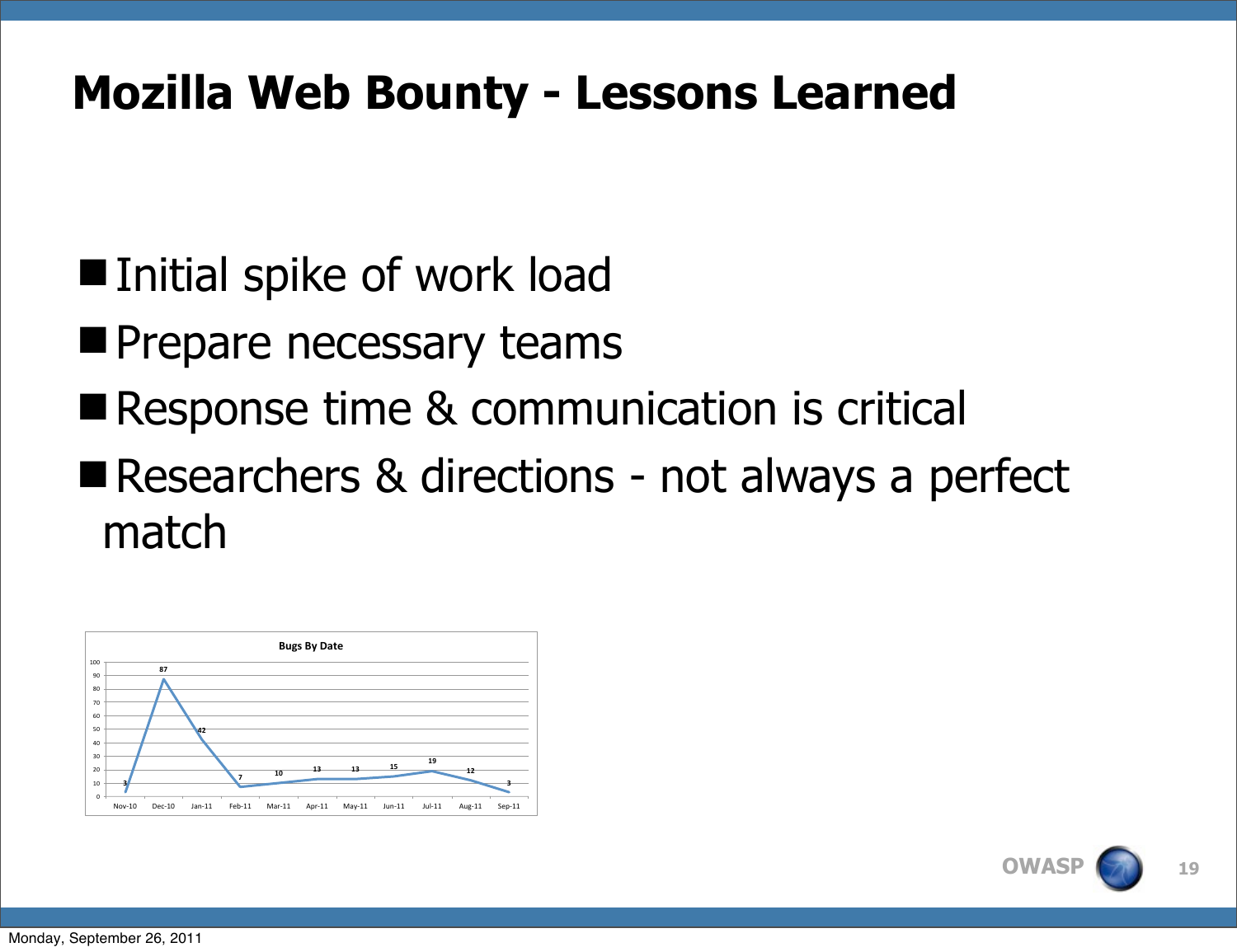#### **Mozilla Web Bounty - Worth It?**

# YES!



Monday, September 26, 2011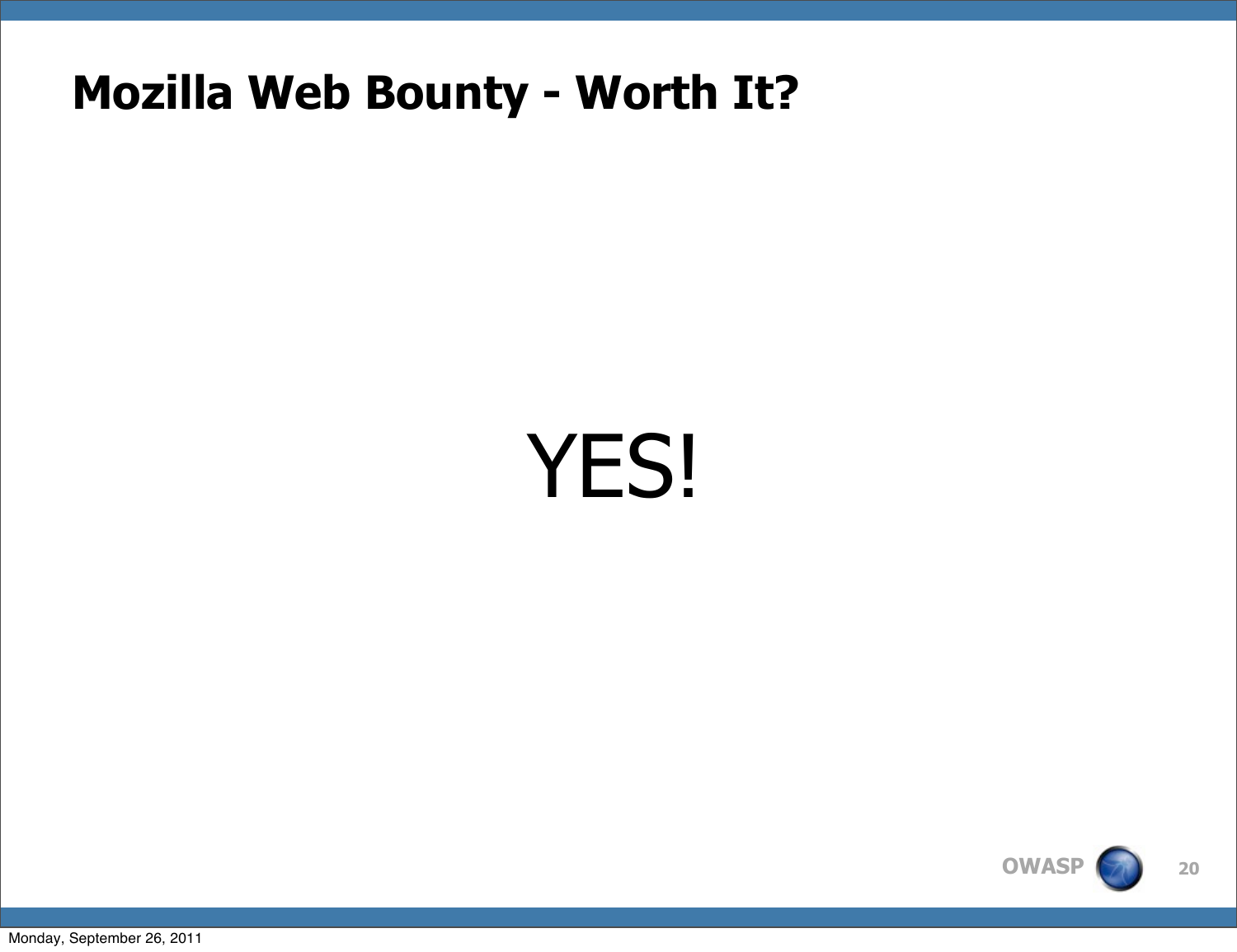#### **Agenda**

# ■ History of Bounty Programs **Mozilla Web Bounty Results** ■ Launching a Web Bounty Program ■ Common Bounty Concerns ■ Conclusion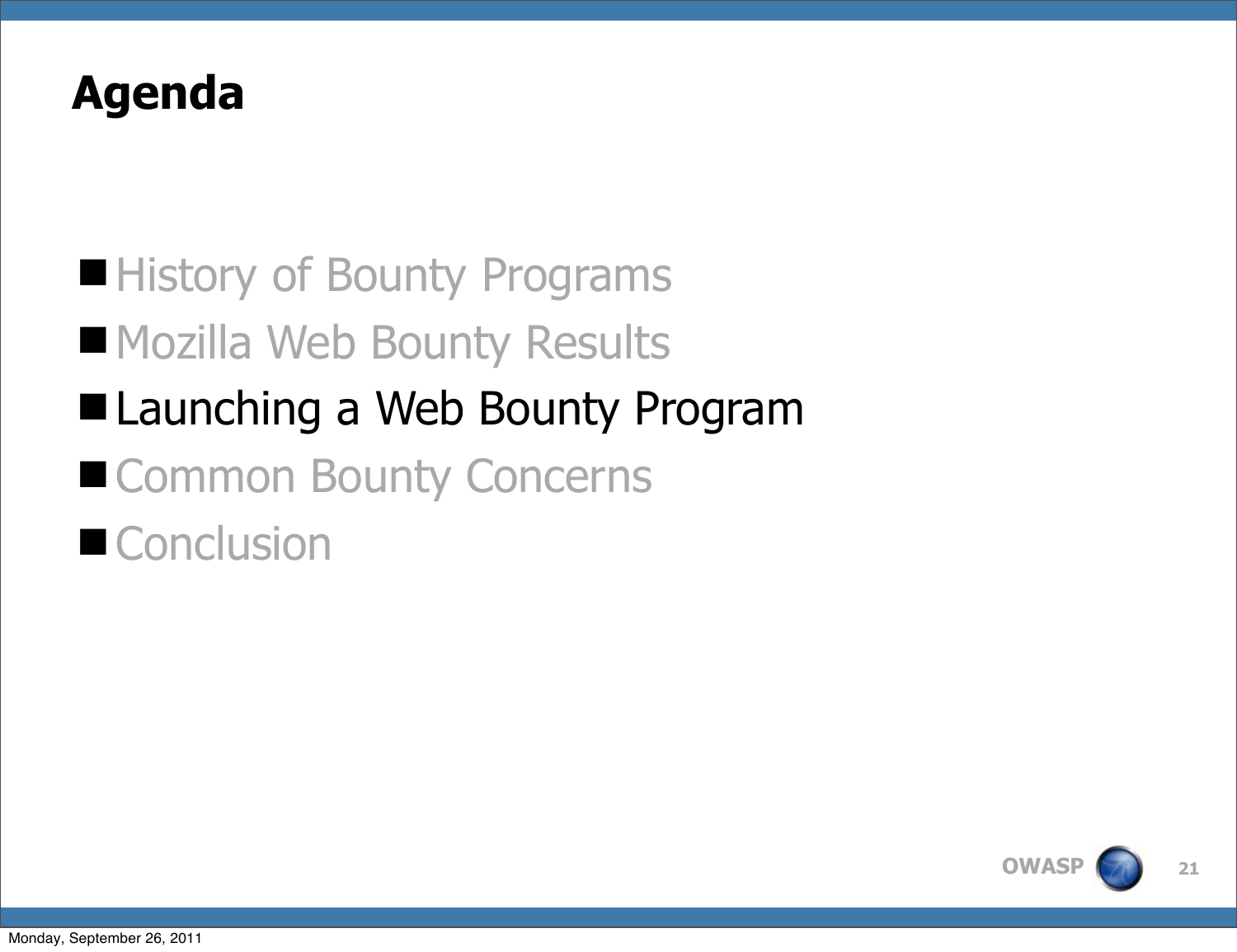#### **Bounty Programs - Why?**

- **User & user data safety is**  $\#1$
- **Productive relationship with community**
- Consistent security at scale is hard
- Not competing with black market

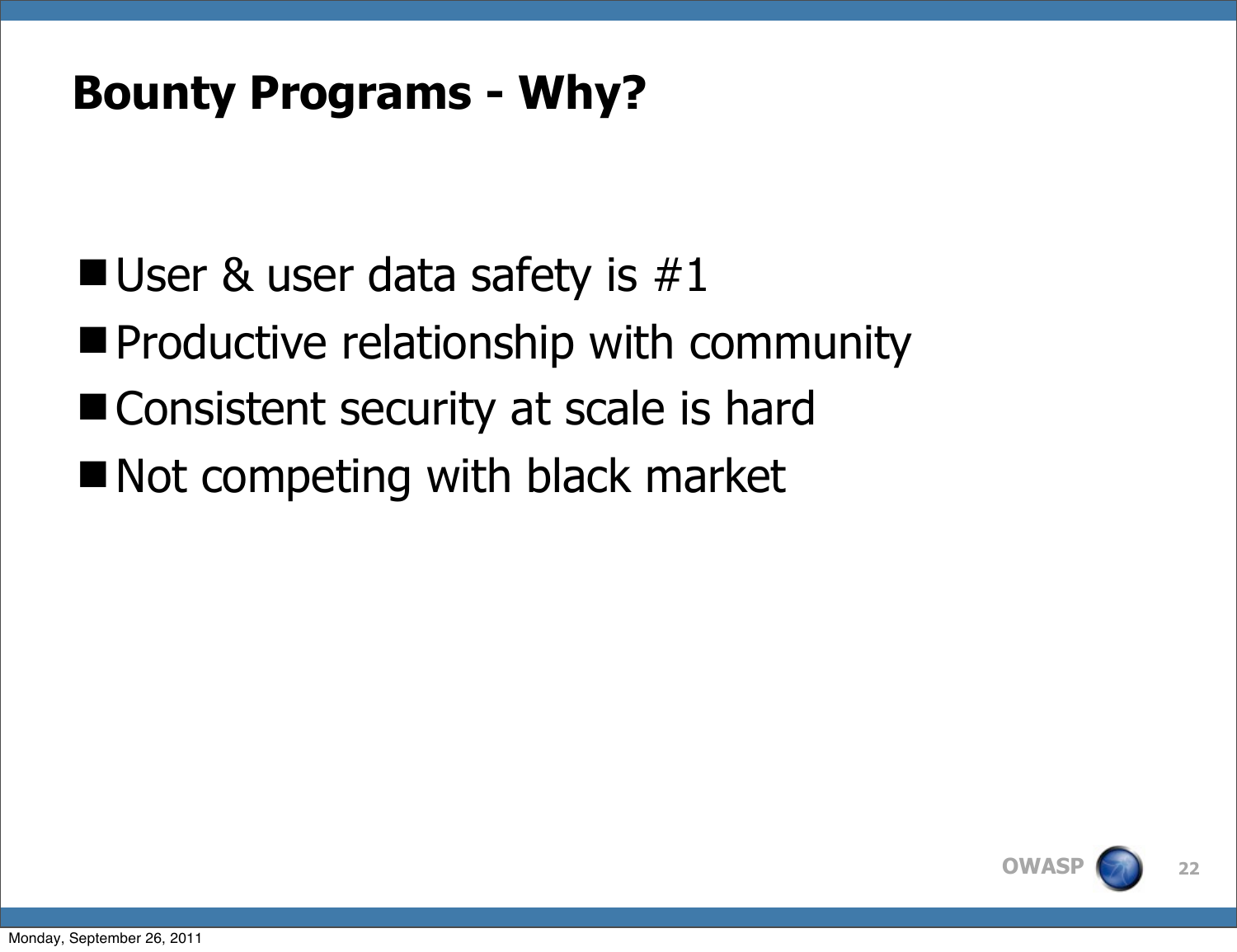#### **Launching Your Own Web Bounty Program**

#### Bug bounties are an enhancement, not a substitute for any portion of a secure SDLC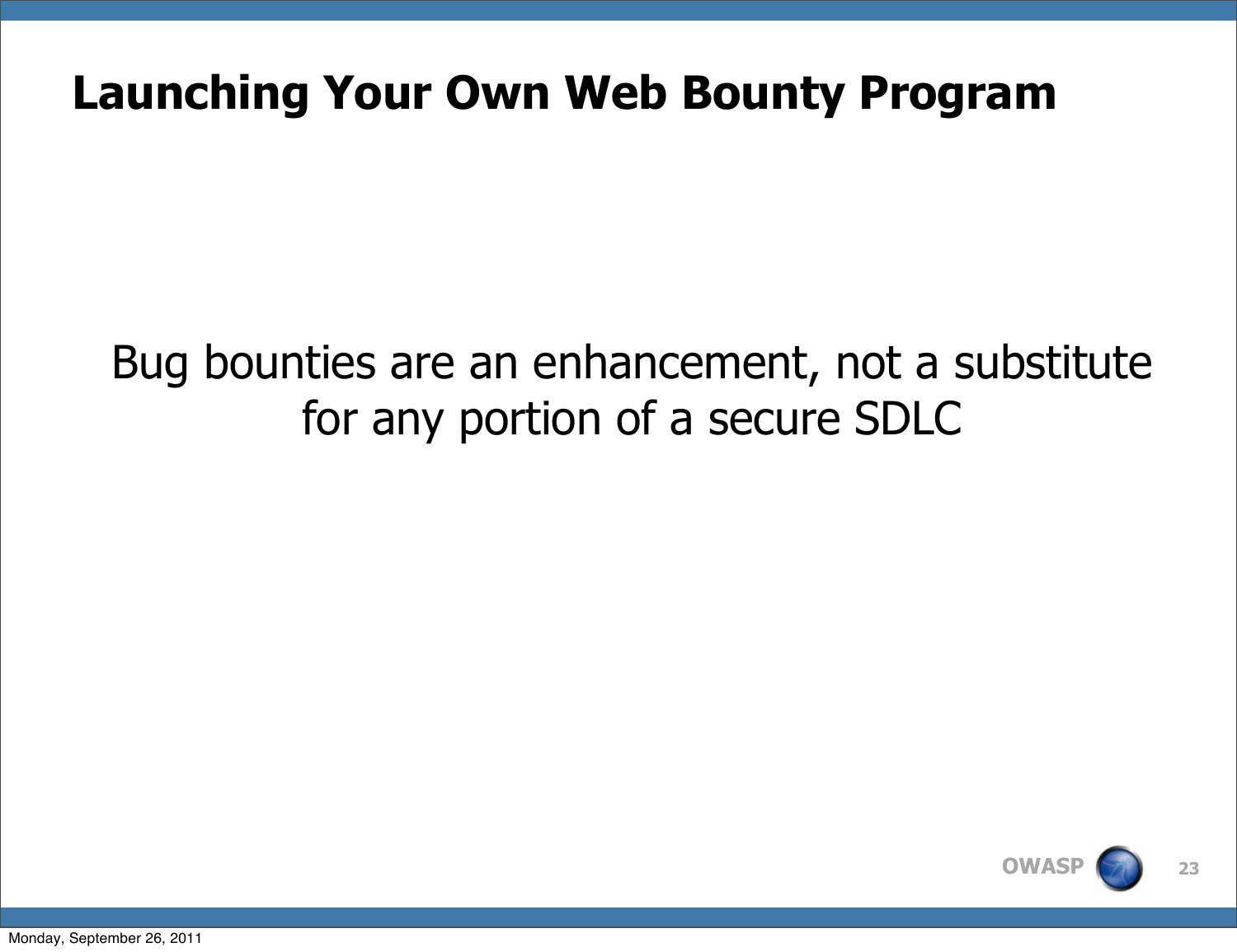#### **Bounty Programs - Preparation**

- Gain developer & team lead support
- Check your code
- Define clear reporting process
- Define scope and types of issues
- Build team to respond to reports & establish response time goals
- Announce program
- Root cause analysis
- Learn & adjust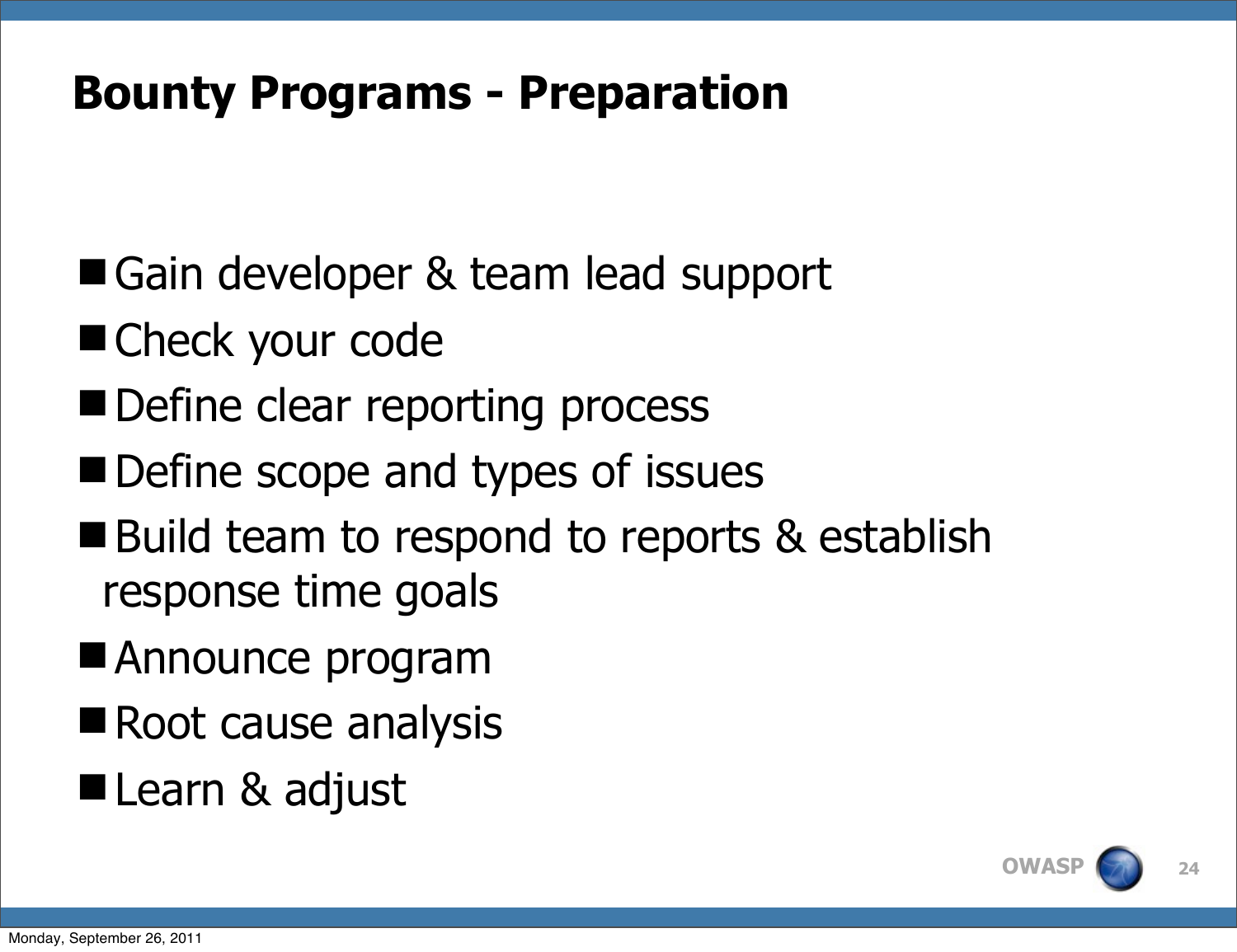#### **Agenda**

# ■ History of Bounty Programs **Mozilla Web Bounty Results** ■ Launching a Web Bounty Program ■ Common Bounty Concerns ■ Conclusion

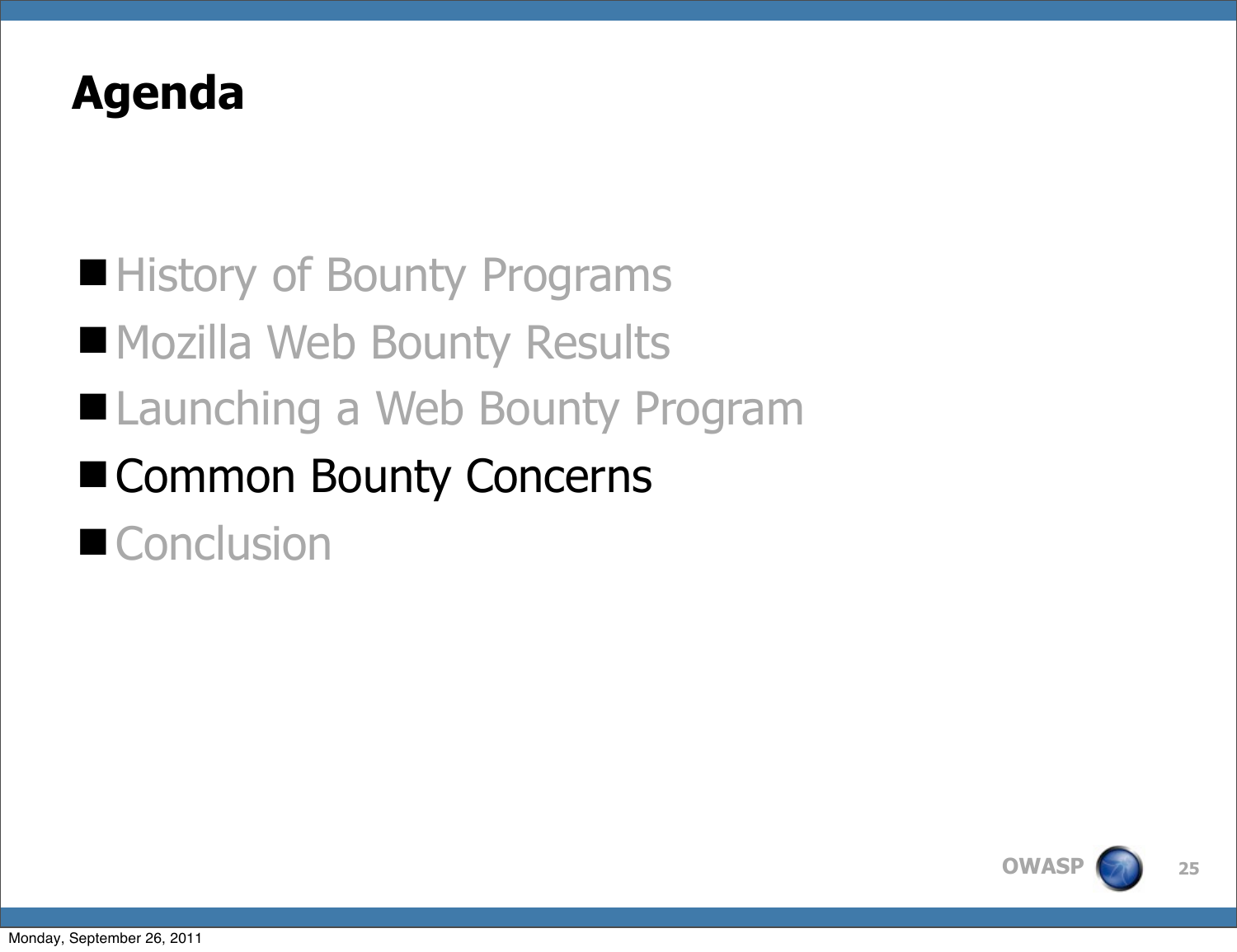#### **Bounty Concerns**

■ Common concerns with web bounty programs

- ▶ Encourages attackers
- **Too expensive**
- ▶ Veil of cover for attackers
- ▶ Bounty program duplicates internal security work
- Can't compete with black market

We'll address why these concerns aren't necessarily valid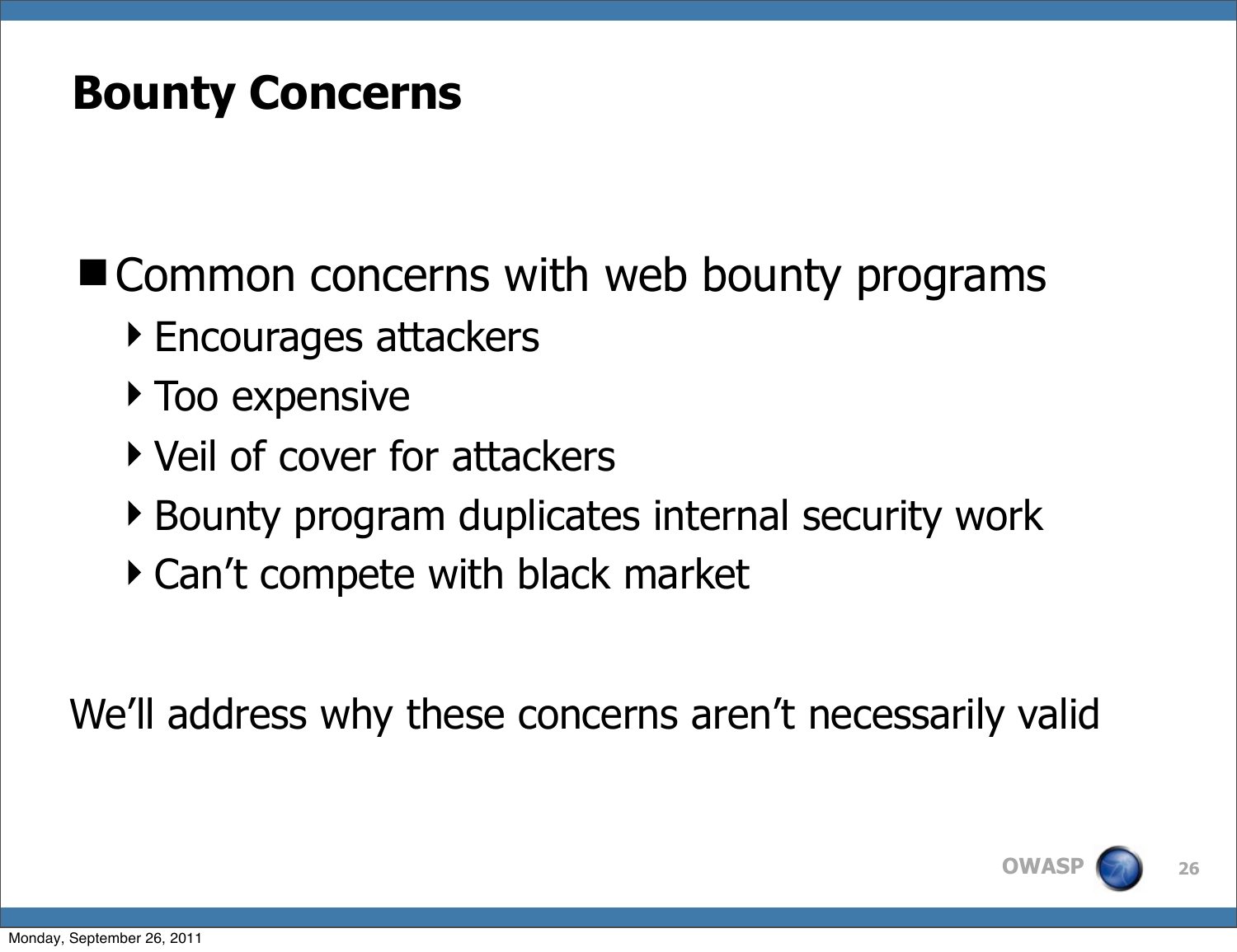#### **Bounty Concerns - Encourages attackers**

- Bad guys already attacking you
- Without bounty program good guys afraid to test or report
- Bounty program enables participants that will help you

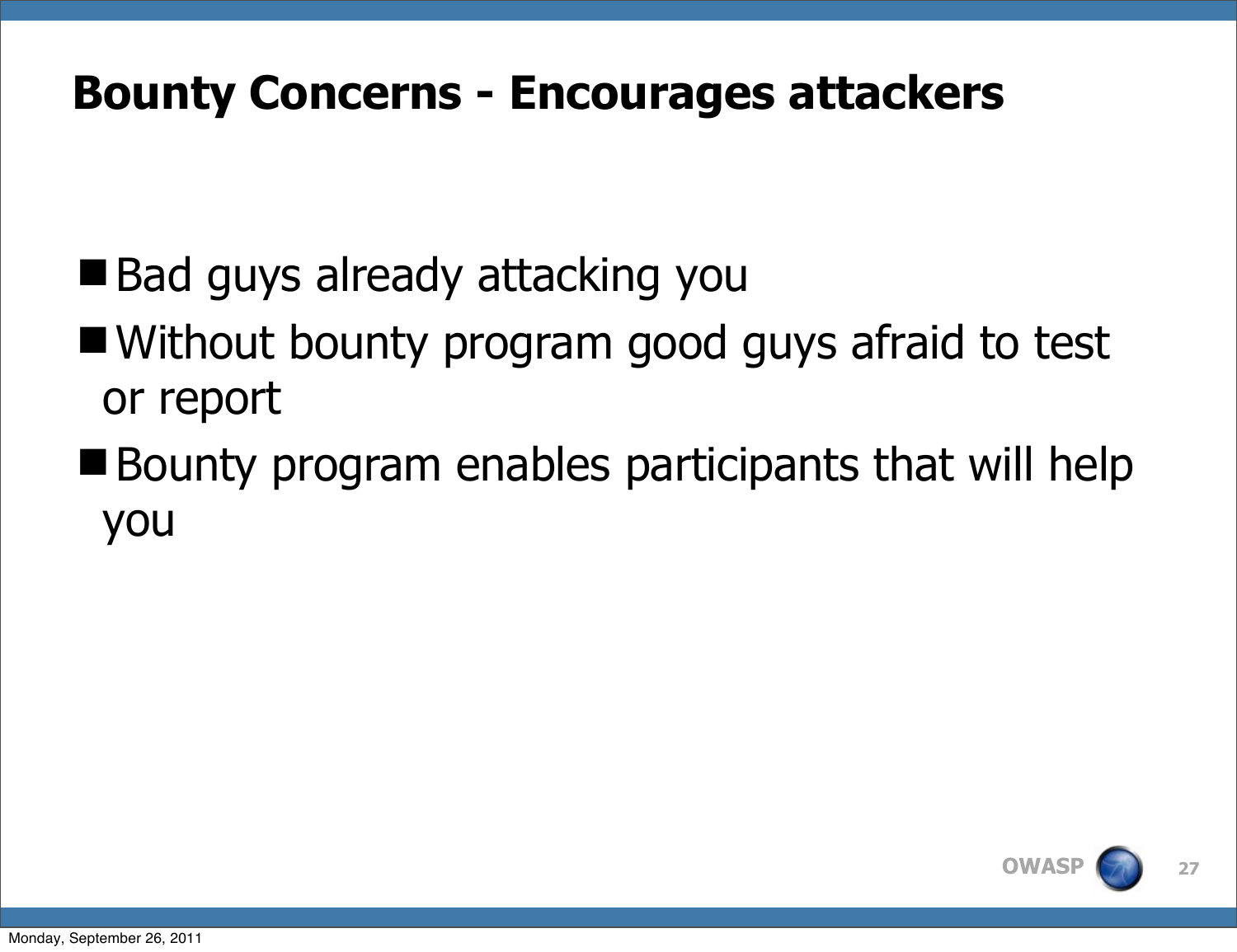#### **Bounty Concerns - Too Expensive**

- Very high value
- Compare bounty payout with equivalent 3rd party testing
- **Provides continual testing**
- Use individual bugs to identify root cause flaws
- What percentage of profit spent on security?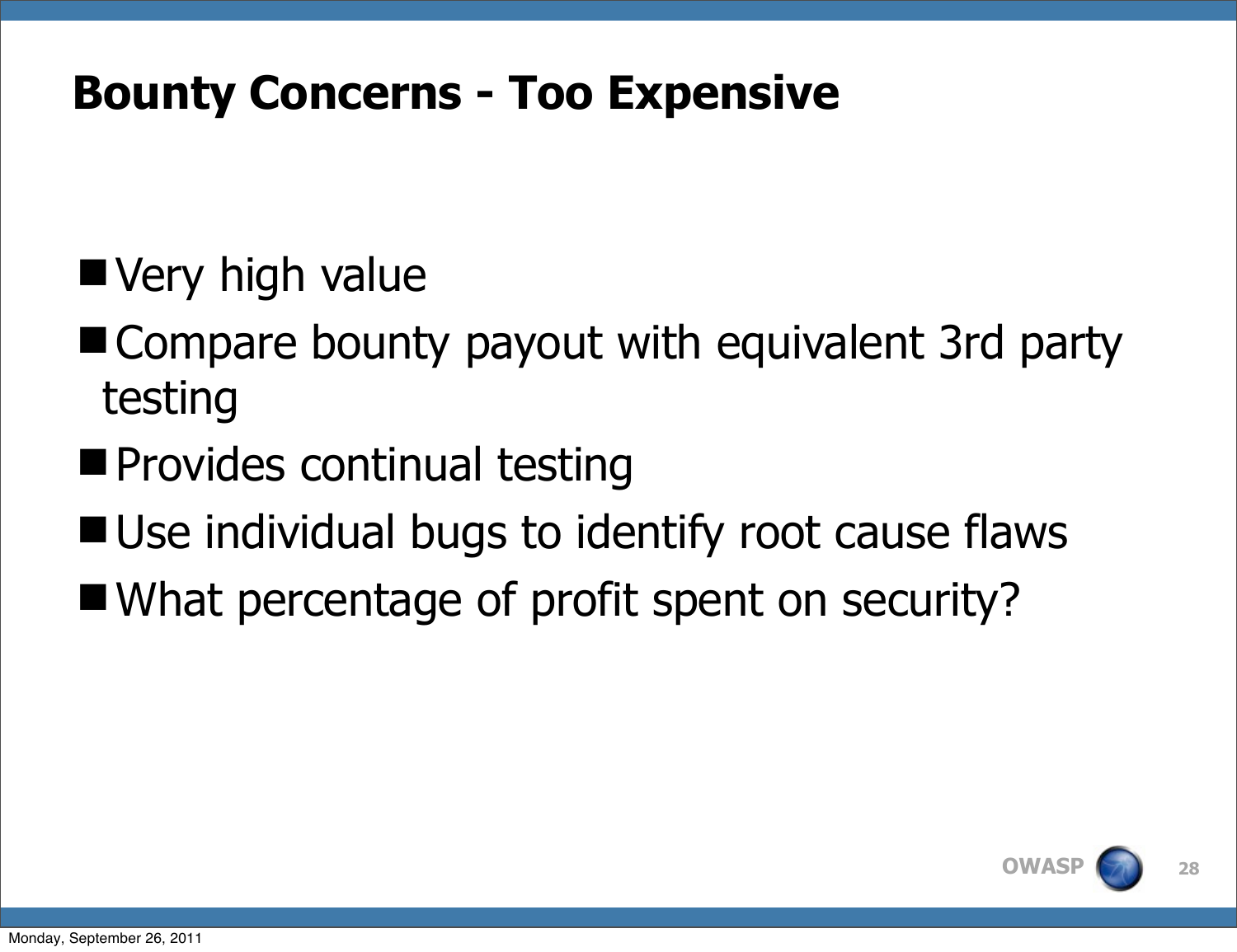#### **Bounty Concerns - Veil of cover for attackers**

- Goal is to identify flaws, not identify bad guys ■ One possible deployment:
	- ▶ Full security controls & active blocking in prod
	- ▶ Setup public stage for testing with dummy data
	- ▶ Configure production to actively blocks attackers
	- Stage area could be next revision of code for prod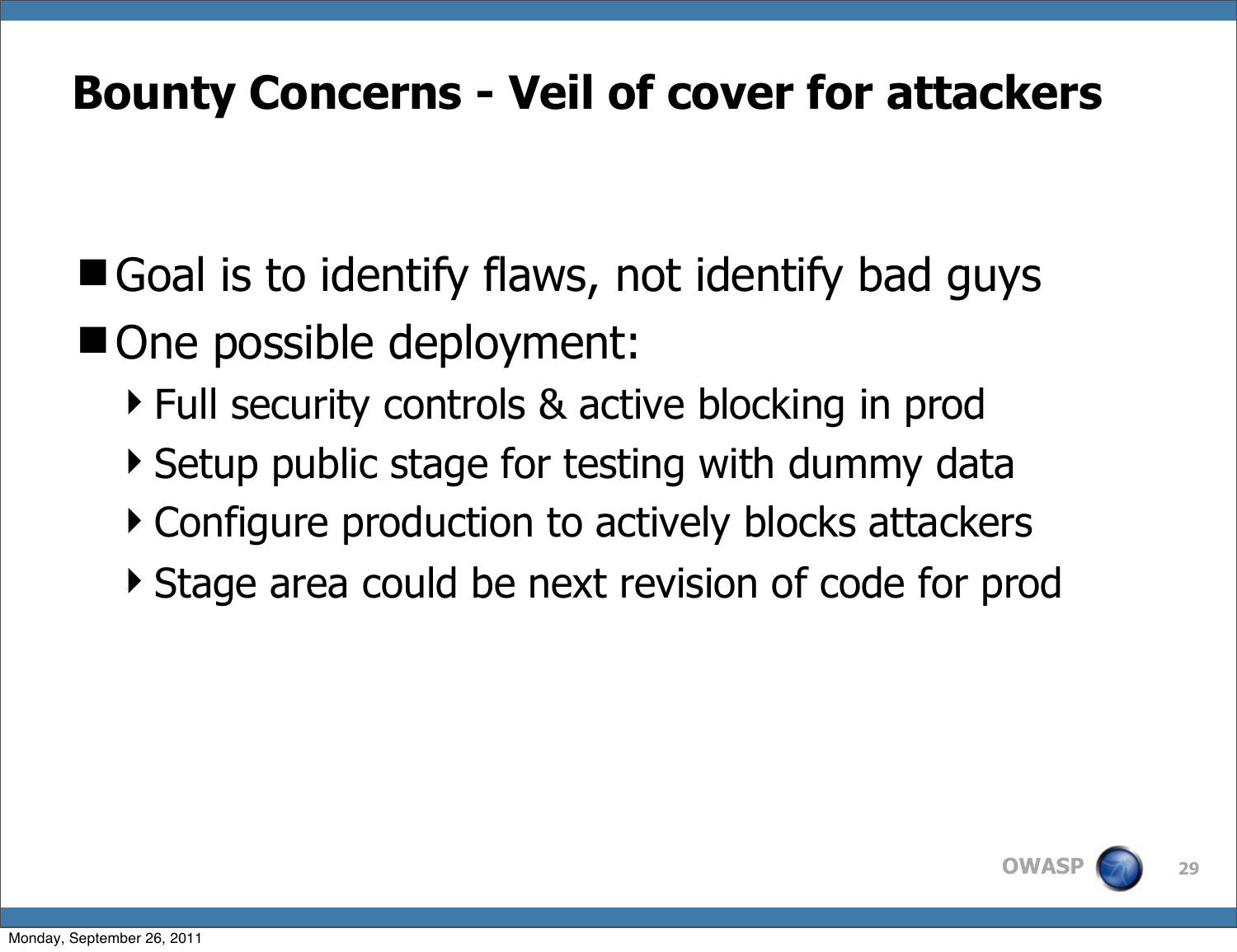#### **Bounty Concerns - Duplicates Internal Security Work**

- You don't know what you don't know
- Identifies process breakdowns
- Identifies areas for training in secure sdlc
- Another tactic to protect users & critical data

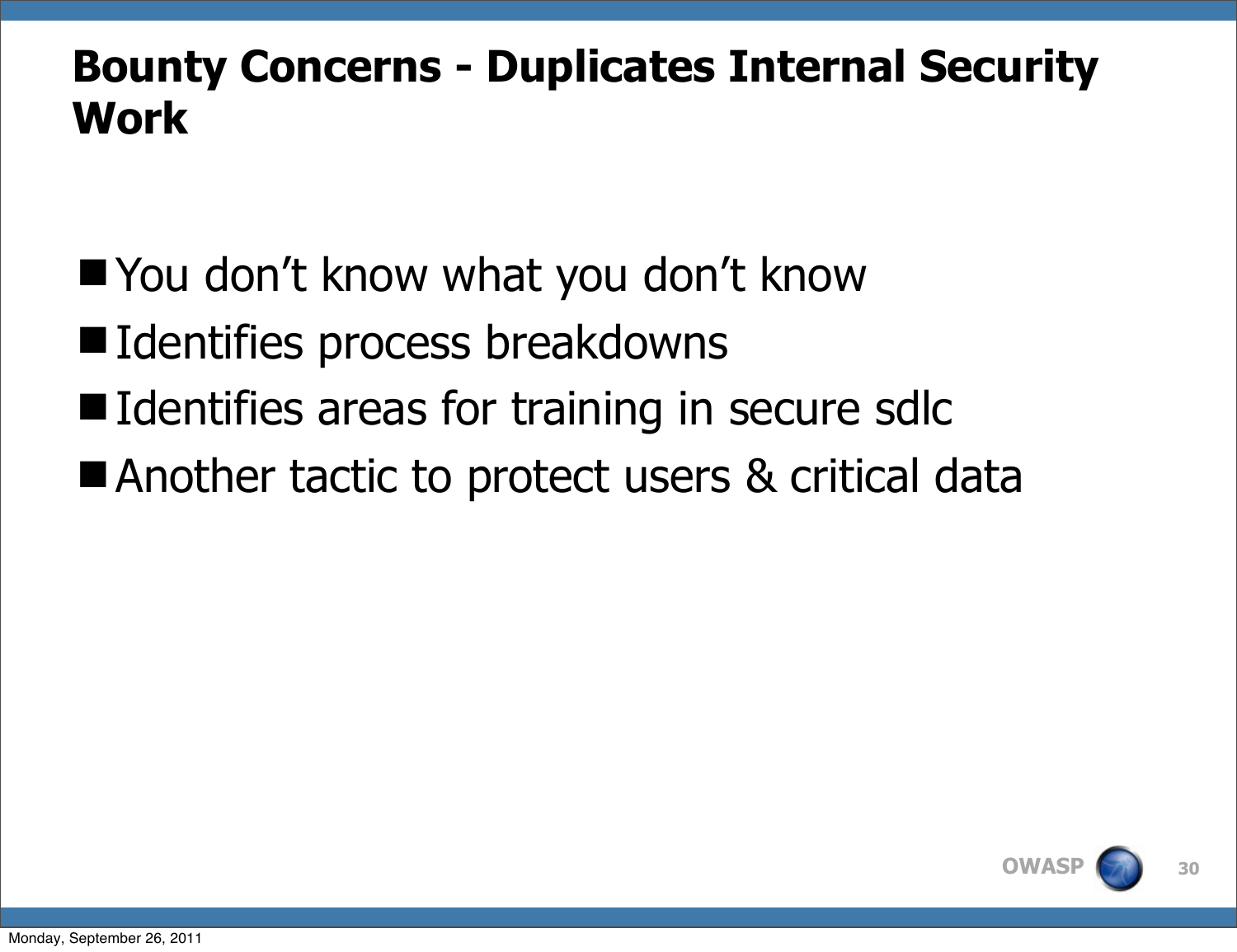#### **Bounty Concerns - Can't Compete with Black Market**

- Bounty programs and black market target different audiences
- Some people are bad, but many people are good
- Many don't want hassle or questionable ethics/ legalities of black market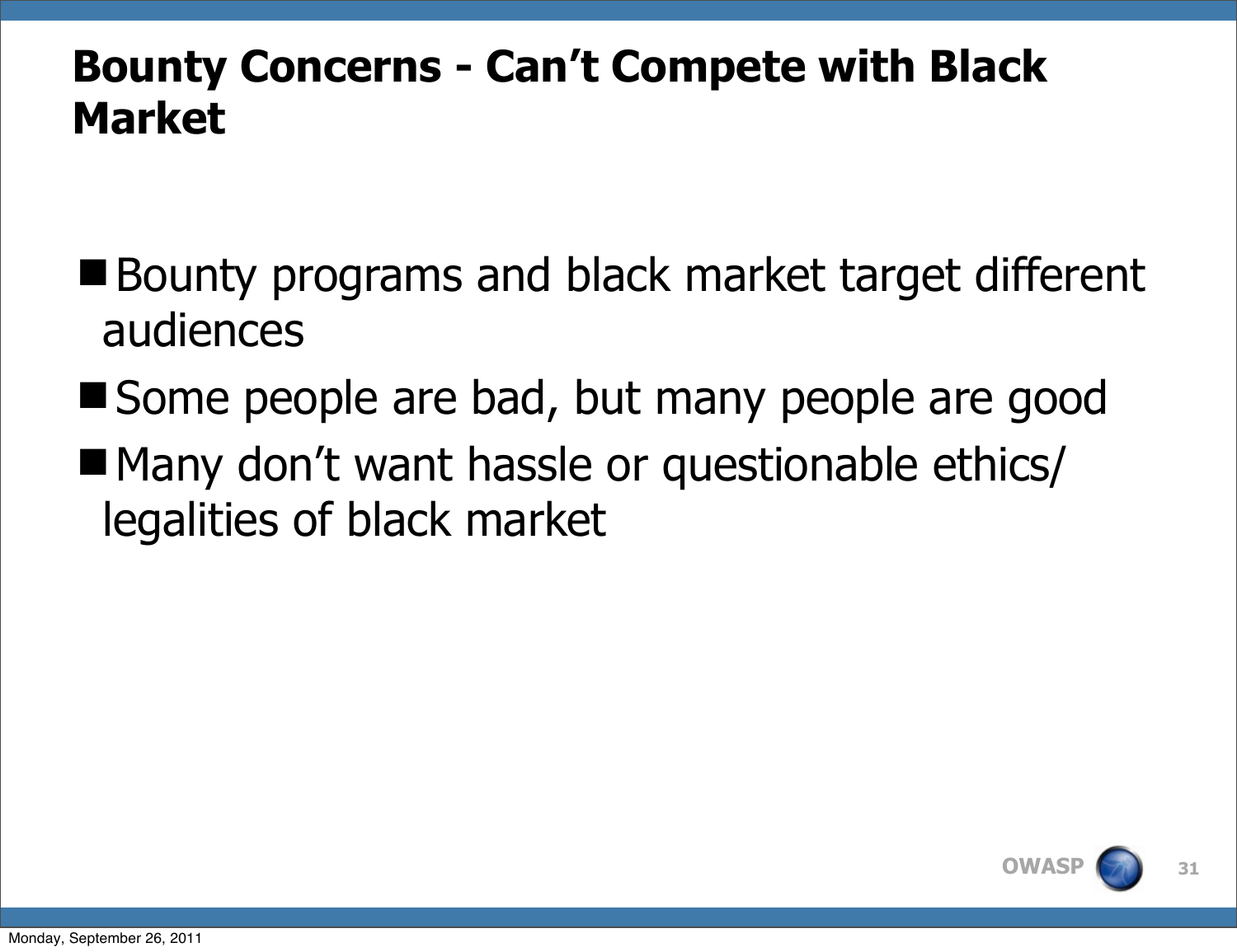#### **Bounty Concerns - Can't Compete with Black Market**

#### ■ Black market process

- **Identify critical issue**
- Weaponize exploit
- ▶ Find buyer on underground market
- ▶ Negotiate price
- Give bank account info for wire transfer? Arrange meeting for large cash exchange?
- $\triangleright$  File appropriate tax returns?

# **Bug bounty process**

- **Identify critical issue**
- ▶ Report issue to reputable program
- ▶ Receive bounty from organization
- ▶ Feel happy you've helped the world be safer

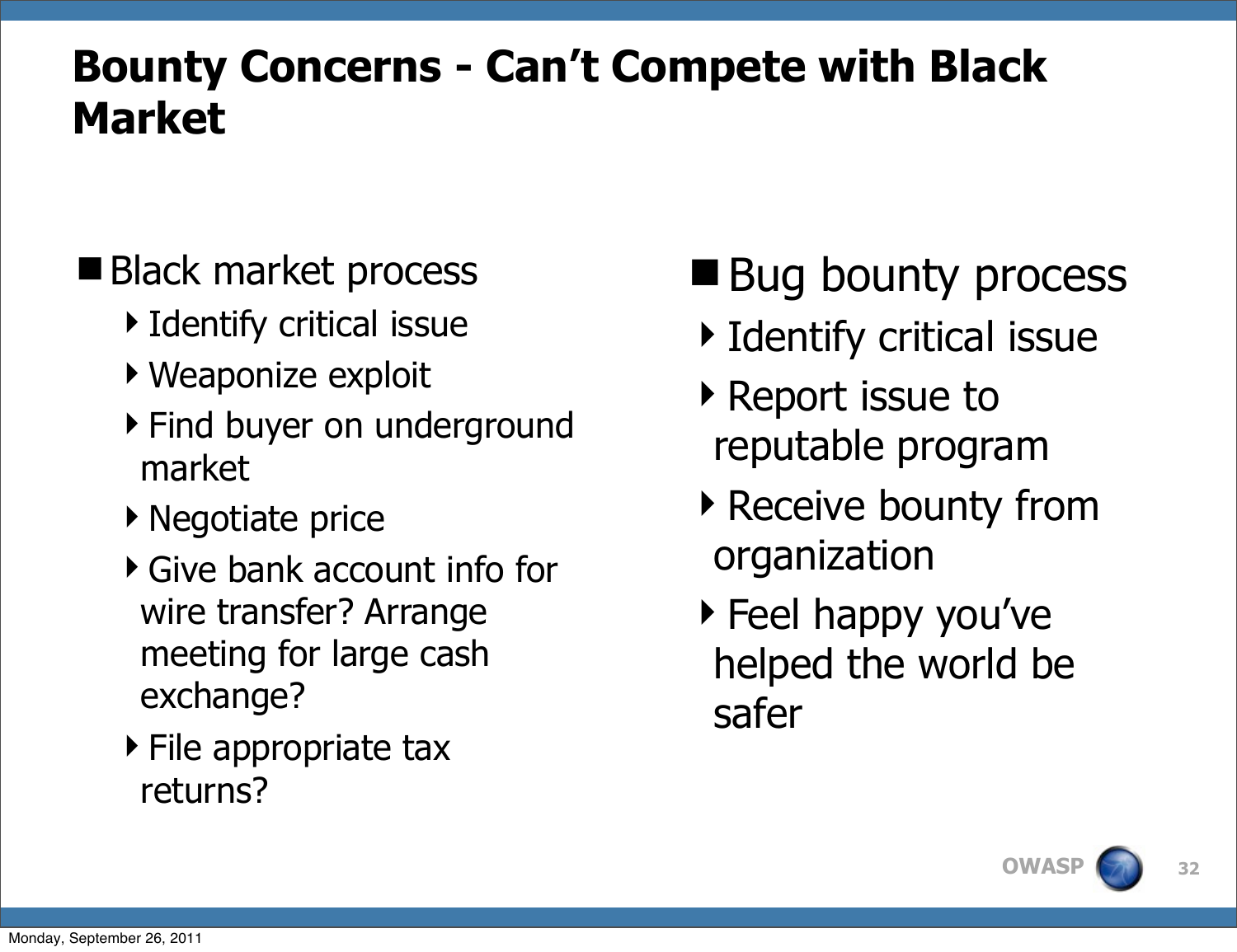#### **Agenda**

# ■ History of Bounty Programs **Mozilla Web Bounty Results** ■ Launching a Web Bounty Program ■ Common Bounty Concerns ■ Conclusion

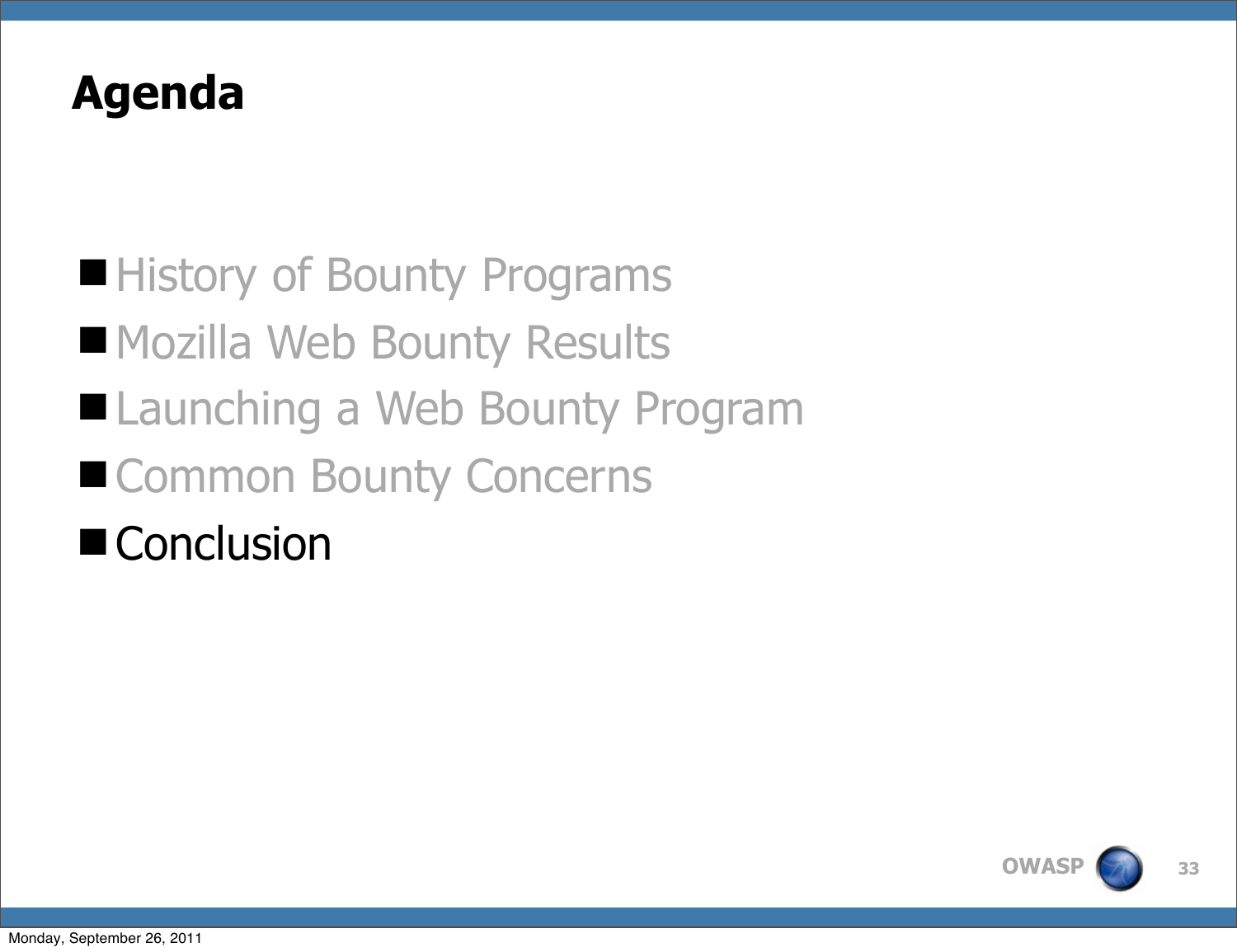

#### Web Bounty Program works great for Mozilla

Recommend exploring how this may work for you

Leverage lessons learned & evaluate risk/benefit